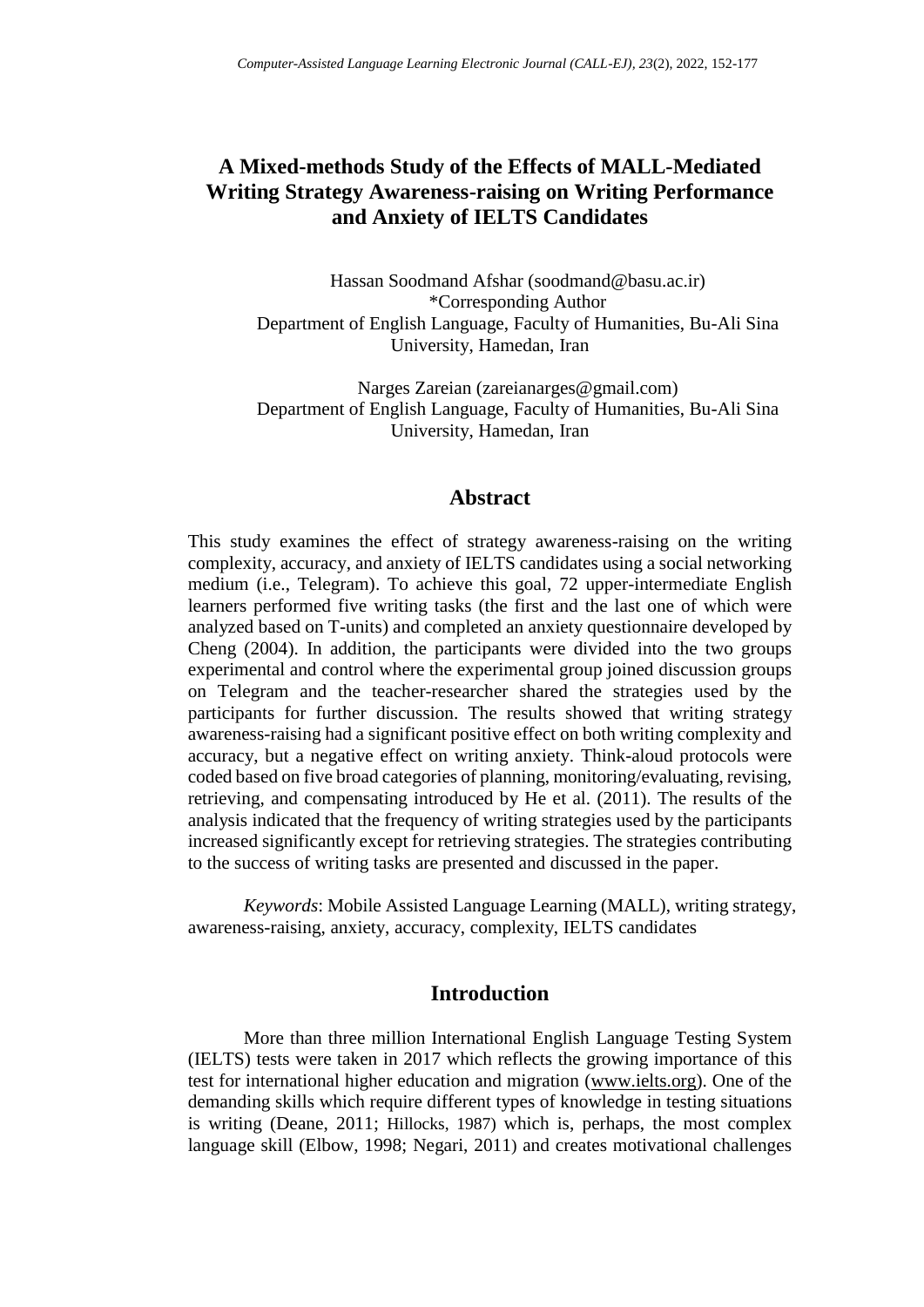for writers (Bruning & Horn, 2000; Duijnhouwer, 2010). To write in a second language, learners are required to organize their ideas and monitor the development of the written text on the given issue. However, L2 writers have to formulate linguistically correct forms which are automatized in L1 and unautomatized in L2 lexicon and syntax (Zimmerman, 2000). The process of organizing and reorganizing such texts requires considerable cognitive effort from the L2 writers which is accompanied by the need to retrieve the required semantic resources and background information that engage their full cognitive capacity and are not automatic which requires the learners to pay close conscious attention to all these aspects simultaneously (Weigle, 2005).

To help the IELTS candidates get higher writing scores, instructors suggest using some strategies and techniques to cope with the issue. The effect of these strategies has been highlighted for improving the quality of written discourses in second language literature (Lei, 2008; Manchón, 2018; Xie & Lei; 2021). For instance, they might adopt mental actions, or cognitive operations including planning, using their L1, monitoring, and revising throughout their composition writing (e.g., Roca de Larios et al., 1999; Sasaki, 2004). Some writers might take physical actions, such as searching the internet, reading books, or listening to music to create effective writing (e.g., Cumming, 2006; Lei, 2008). Moreover, writing strategically might require the writers to take social interaction to improve their compositions like asking for help from peer tutors or course instructors (Pomerantz & Kearney, 2012). These strategies explained as behaviors adopted by learners to complete a task have proved to be effective in raising learners' awareness of the learning process and improving their L2 skills (O'Malley & Chamot, 1990).

However, there is a distinctive difference between the composition strategies used by the mature and unskilled learners (Bereiter & Scardamalia, 1987) which might result in different levels of attention in organizing the written discourse among the learners. There is some evidence that learners can perform better if they become acquainted with such awareness-raising activities as interviews, games, think-aloud, discussions, interactive lectures, and workshops (Oxford, 1990). It is also argued that awareness-raising strategies can help learners reflect and think strategically, expand the repertoire of learning strategies, and contribute to the development of lifelong learning skills (Blanco et al., 2010; Sifatu et al., 2020).

Many researchers highlight the positive role of social negotiation in helping novice writers to take useful strategies and important knowledge from the skilled EFL/ESL writers and improve their writing achievement accordingly (Farahian & Avarzamani, 2018; Teng, 2016). These interactions raise learners' awareness about strategy use rather than concentrating on identifying which strategies work best (Oxford, 2011). Thus, the students will be allowed to choose the strategies that best fit their approach to learning in different contexts. Computer-mediated communication and negotiated interaction which have recently become popular seem to be one of the great means of language acquisition and interaction (Lim & Aryadoust, 2021). Computer-supported collaborative work has also been found to be effective in increasing the awareness of different learning strategies (Peeters & Mynard, 2021).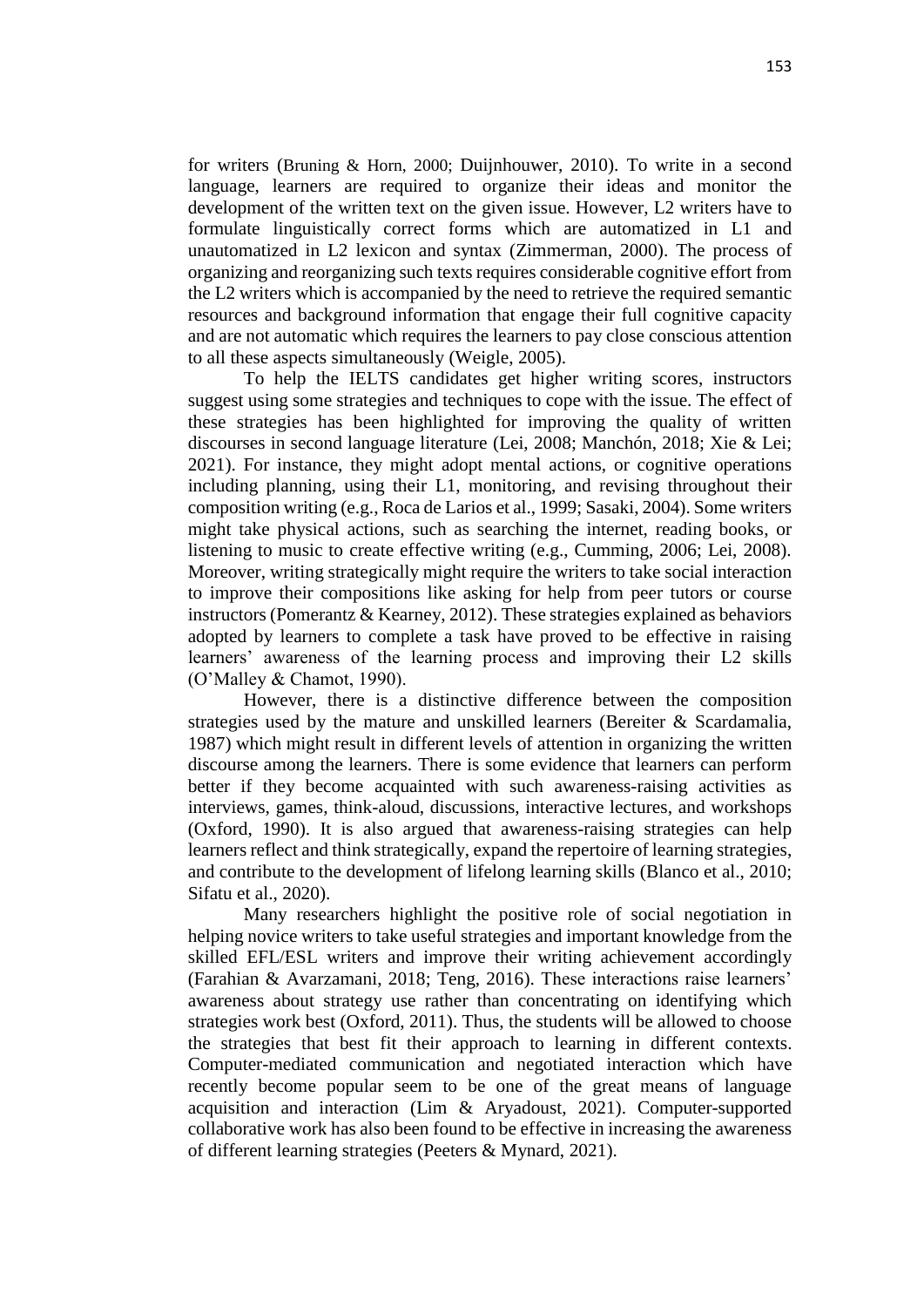While writing strategies improve writing achievement, other factors such as linguistic difficulties, insufficient writing practice, and low self-confidence in writing cause writing anxiety and hinder optimal writing achievement (Rabadi & Rabadi, 2020). Furthermore, whereas some researchers highlight a significant negative relationship between anxiety and writing achievement (e.g., Cheng, 2002; Daly & Miller, 1975), others have argued that anxiety alone is not to blame for writing performance and that other factors such as (lack of) self-efficacy should also be examined (Pajares & Johnson, 1994). Similarly, Çapan and Pektas (2013) maintain that such factors as the instructor's teaching style and classroom environment might impact the level of anxiety and the use of learning strategies.

According to the above-mentioned assumptions about the effect of writing strategy awareness-raising and anxiety on L2 writing, the current study was set out to explore whether and to what extent the use of mobile technology for facilitating collaborative awareness-raising activities impacted L2 learners' writing performance and anxiety. As IELTS courses in Iran are usually condensed and the learners are busy attending face-to-face classes, the authors aimed to use MALL innovative on-line educational environment to provide communication opportunities for the learners to engage in problem-based and collaborative activities more conveniently.

To attain this goal, the easily accessible social networking medium of Telegram was utilized to reduce the cognitive load that the participants experienced in the class environment to pave the way for attending face-to-face classroom interactions. In addition, the authors used two measures of accuracy and complexity because L2 proficiency is multi-componential (Housen et al., 2012) and proficient writers write more accurate and complex texts (Kim et al., 2016).

## **Theoretical framework**

#### *Writing strategies and anxiety*

The effect of writing strategies on L2 learners has been highlighted in the literature (O'Malley & Chamot, 1990; Oxford, 1990; Oxford & Nyikos, 1989). Previous studies have often differentiated between the strategies used by skilled and less skilled L2 writers which indicate that these two groups of writers differ in their choice of writing strategies (He, 2005). For instance, summarizing, revising, or monitoring strategies are identified to be employed less by less skilled L2 writers (Bereiter & Scardamalia, 1987). Thus, such strategies are considered to be employed more by skillful writers and hence teachers are required to raise learners' awareness of such strategies and to teach them to the less experienced writers.

However, some researchers (e.g., Storch & Wigglesworth, 2007) have questioned teacher-fronted activities and have advocated the benefits of collaborative writing in which social interaction would enhance linguistic development and where learners are assisted beyond their current level to have joint accomplishment which is thought to contribute to L2 learning tasks (Swain, 2010). Furthermore, instructors can promote learner autonomy by reducing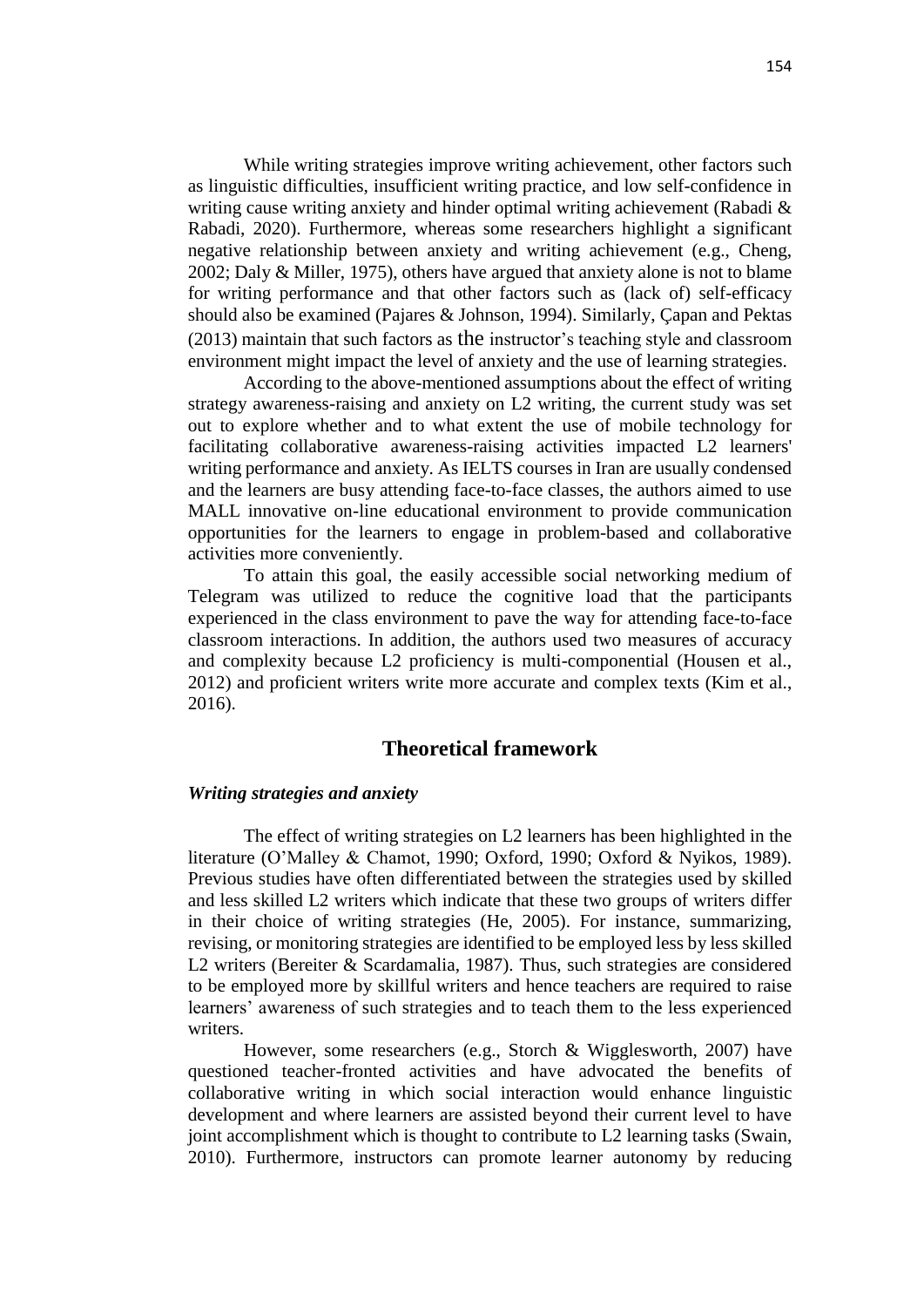teacher-fronted activities by introducing collaborative writing tasks that would lead to the reduction of the writers' levels of anxiety (Almutairi et al., 2022; Lubis & Rahmawati, 2019).

Since producing a well-structured written task requires thinking strategies and a sufficient level of competence, anxiety levels might increase when the students' writing is accompanied by the potential for being evaluated (Hassan, 2001; Ravali, 2020). Daly (1978) found that high anxious students tended to produce texts of lower quality with shorter and simpler structures. Cheng (2002) reported that anxious students avoided taking writing courses and preferred to take majors which had less to do with writing.

Language anxiety might incorporate a multitude of factors. Young (1991), for instance, identified three aspects of learning anxiety which include the learner, the teacher, and the instructional practice which might be interrelated. Similarly, Zheng (2008) maintains that language anxiety is not solely a consequence of learners' lack of language coding abilities, but it also originates from such other factors as contextual factors that might influence their emotions and interfere with their language learning. As a case in point, the quality of interaction between the teachers and the students and among the students themselves might affect anxiety among the learners. Kim (2012) holds that online communication gives the learners a sense of ownership of the task and helps them overcome their anxiety and express their thought. Such web-based discussions help the students to interact with peer students and teachers and get a sense of belonging to the community (Beldarrain, 2006; Köprü & Ayas, 2021), which might consequently result in their collaboration in the task achievements. Corroborating this, Kukulska-Hulme and Viberg (2018) maintain that collaborative mobile learning generates a comfortable environment that supports self-initiated and collaborative language inquiry through which learners become more willing to express themselves in the target language and raise their awareness in active consultation.

## *Technology-assisted language learning and writing*

In recent years, there has been considerable growth in using technology for pedagogical purposes. Thorne et al. (2009) exert emphasis on providing hybridized communication by combining print-based texts with some of the features of face-to-face communication on electronic devices as L2 classrooms provide "limited opportunities for committed, consequential and longer-term communicative engagement" (p. 804). Educators who believe in engaging learners as active and responsible participants in the learning process have always practiced certain educational methods to enhance student-centered and cooperative learning. To facilitate such learning, collaborative out-of-class activities such as complex problem-solving and creativity tasks would help teachers reduce the cognitive overload to which learners are exposed in processing complex information in class and give teachers more time to work with individuals (Roehl et al., 2013).

In this respect, such different electronic devices as mobiles, laptops, tablets, etc. can be employed for online activities which have currently been widely used for learning a language (Wu, 2018). Mobile-assisted language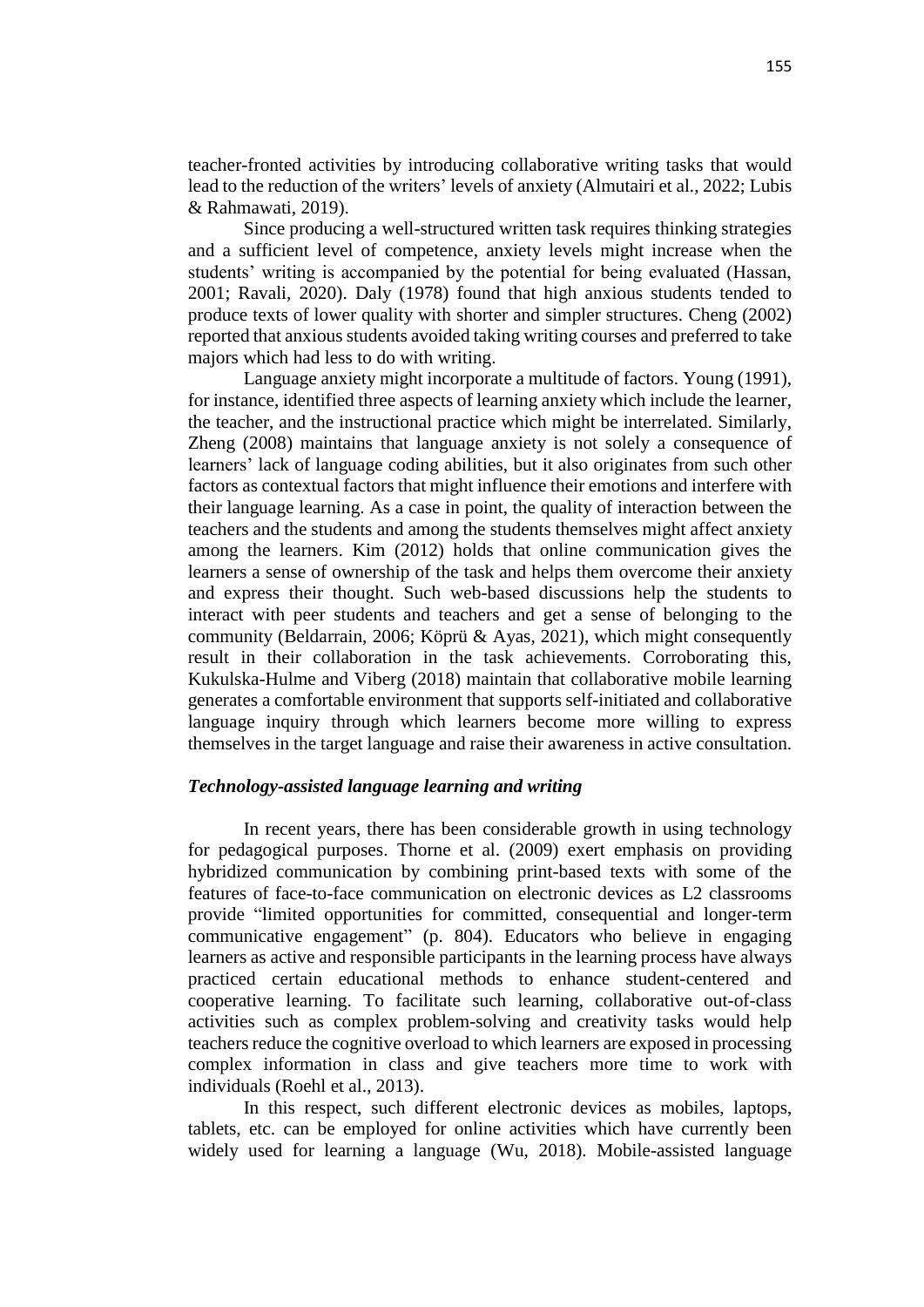learning (MALL) investigates the benefits of such portable devices like mobile phones, tablets, iPods, MP3 players, etc. which can be used for input enhancement in an authentic and socially connective context wherein the language learning environment is personalized (Lin & Lin, 2019). In addition, online social media tools (SMT) can be utilized to facilitate distance learning due to their integrative nature (Faramarzi et al., 2019).

The Telegram application which is a kind of SMT is widely used for sending/receiving texts, audio, and video files and also for creating discussion groups or forums in many countries including Iran. Telegram is largely used because of its being free and its ease of use by the applicants in Iran. Furthermore, the Telegram application can be installed on mobile phones which shows that this application can be available almost to everyone everywhere. Moreover, Telegram is an effective tool for raising learners' awareness wherein they can learn from each other in collaborative activities that are designed on such applications. They hold that mobile-mediated interactions could result in joint accomplishment, decrease teacher-fronted interactions, and help learners become more selfregulated in learner-centred interactions.

In the context of Iran, Fathi and Rahimi (2020) explored the impact of flipped learning on 51 Iranian EFL learners' global writing achievement and their writing complexity, accuracy, and fluency in a quasi-experimental study lasting for one semester. Their findings revealed that technology-based learning significantly developed Iranian EFL students' global writing achievement and their writing fluency; however, it did not make significant changes in the participants' writing complexity and accuracy.

In a similar vein, Shafiee Rad et al. (2022) investigated the impact of Student Team Achievement Division (STAD) and flipped learning on developing EFL learners' expository writing skills and their opinion about learning. The students watched movies and had discussions before entering the class which gave them more time to have varieties of activities in the class. The results showed that STAD flipped learning/teaching context provided more opportunities for the learners to talk with their teammates than traditional face-to-face classes which in turn facilitated social interactions and enhanced learning. They found that the students had positive perceptions and experiences regarding learning, instructor support, team support, and personal feelings.

## *Significance of the study and research questions*

Although there is a need for Iranian IELTS candidates to practice their writing proficiency, there seem to be some hidden factors that prevent them from writing well and make them reluctant to attend writing courses. One of these factors is believed to be anxiety which has been found to have a consistent negative association with students' L2 learning attitudes (Phillips, 1992), L2 academic achievement (Horwitz, 1986), and L2 writing achievement (Cheng et al., 1999).

The present study aimed to investigate the effect of writing strategy awareness on L2 writing performance and anxiety. As many language learners in Iran adopt such social media as Telegram almost every day, there is ample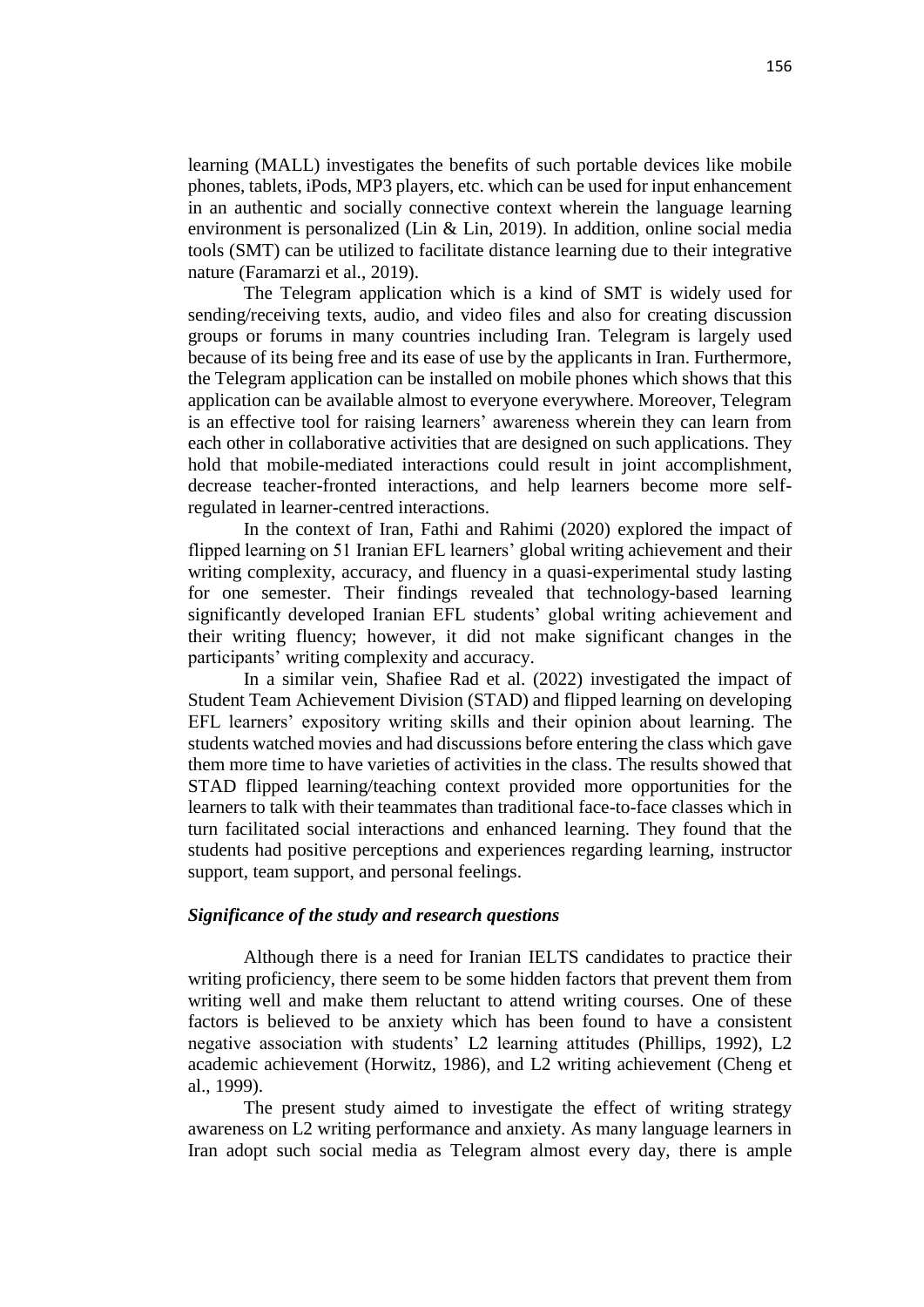opportunity for input provision and knowledge sharing through such collaborative MALL-mediated activities. Thus, we assume that writing strategy awareness could reduce the writers' anxiety through the social networking program Telegram.

Therefore, based on what was mentioned above, the study was set out to answer the following research questions.

1. Does writing strategy awareness-raising through Telegram (as a MALLbased social media) have a significant effect on the writing complexity of Iranian IELTS candidates?

2. Does writing strategy awareness-raising through Telegram have a significant effect on the writing accuracy of Iranian IELTS candidates?

3. Does writing strategy awareness-raising through Telegram have a significant effect on the writing anxiety of Iranian IELTS candidates?

4. Does share strategies in MALL environment by IELTS candidates significantly raise their writing strategy awareness?

## **Method**

#### *Setting and participants*

A total of 72 upper-intermediate IELTS candidates, in a well-known language academy in Tehran, Iran forming seven intact classes, participated in the study through convenience sampling. The participants were selected from a population of 78 candidates by taking a test called Oxford Quick Placement Test (OPT). They were then assigned to the upper-intermediate level based on the results of the test which assigns the scores between 40 to 47 ( $M = 43.36$ ; SD = 2.15) to this proficiency level. The sample included females whose ages ranged from 15 to 29 ( $M = 21.06$ ; SD = 4.20) with the average age of both groups is 21. The number of participants in each class ranged from nine to 15. The participants were all native Farsi speakers. About 55% of the participants were graduate or undergraduate university students, 25% were high-school students and the rest held a high school completion diploma. In addition, 35% of these participants were civil servants and the rest were unemployed. Almost all these participants had already experienced learning English, on average, for about five years. All the participants were taught by the second researcher of the study, a Ph.D. candidate of TEFL who has 13 years of experience in teaching EFL.

## *Materials and Instrumentation*

**Oxford Quick Placement Test (OPT).** OPT was used to assign the participants to the appropriate proficiency level for the language course. The test has 60 items and takes 30 minutes to complete. The OPT system reports each learner's status on a continuous numerical state. For instance, if a learner is reported to have a score between 40-47, his/her proficiency level lies at B2 or upper-intermediate level. Based on Geranpayeh (2003, p. 8), "OPT is a test of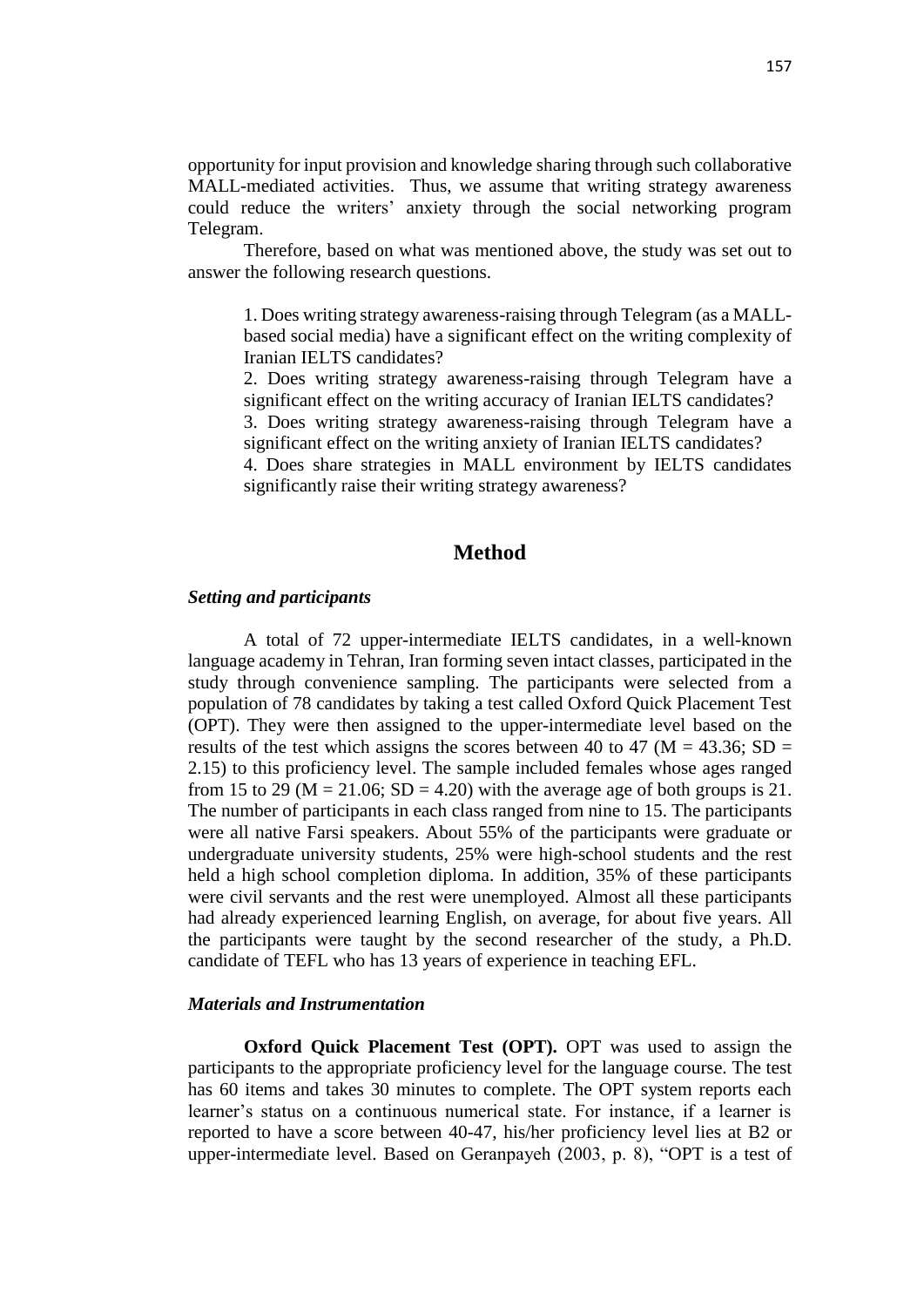English language proficiency developed by Oxford University Press and Cambridge ESOL to give teachers a reliable and time-saving method of finding students' level of English". The reliability of OPT was calculated to be 0.9 by Geranpayeh (2003).

L2 essay writing performance. The topics of the essays were chosen from IELTS writing task 2 in which the participants were given 40 minutes to write over the topics. These topics were chosen based on their possibility of occurrence in the Iranian context. There was a great need to measure the written tasks analytically as they were usually scored by the teachers holistically and there seemed to be a great difference between the scores of various raters. To assess the written performance, the two measures of complexity and accuracy were adopted in the present study which enabled us to move from holistic and subjective ratings to objective quantitative measures of learners' production (Ellis & Barkhuizen, 2005; Wolfe-Quintero et al., 1998). While complexity emphasizes the organization of what is mentioned and the variety of syntactic patterning, accuracy controls the forms to be more target-like (Foster & Skehan, 1996).

To analyze the writing complexity and accuracy of the essays, the participants' written performances were coded based on T-units and clauses. Tunits are defined as "minimal terminable units" (Hunt, 1966, p.737) and as "one main clause plus whatever subordinate clauses are attached to that main clause" (Hunt, 1966, p. 737). Subordination (as compared with coordination and subclausal complexity) is assumed to be the most reliable and powerful index of measurement for checking complexity in intermediate and upper-intermediate levels of proficiency (Norris & Ortega, 2009). Thus, the number of subordinate clauses to T-units was carefully measured. Some points were also considered in the study in this respect: We did not count embedded clauses as nonfinite clauses. Moreover, coordinated subordinate clauses like "I think you can study better and you learn more" were counted as two subordinate clauses and one main clause.

It is worth mentioning here that the framework adopted by Kroll (1990) was employed as the guideline for analyzing the accuracy of the written tasks. Kroll (1990) introduced a comprehensive indication of syntactic errors committed in compositions, namely sentence structure (e.g., whole sentence and subject formation) and verb-centered errors (e.g., tense and voice). Hence, the number of error-free T-units to the total number of T-units was calculated and considered as a measure of accuracy. However, errors related to punctuation and spelling were ignored. Two experts coded the data and the inter-rater reliability was assessed for the coding. The agreement reached 90%, then the differences were negotiated to reach a consensus.

**Second language writing anxiety inventory (SLWAI).** Cheng (2004) introduced SLWAI which comprises 22 items that are loaded on three factors including Somatic Anxiety (i.e., the items which are related to increased physiological arousal) (e.g., I feel my heart pounding when I write English compositions under a time constraint), Cognitive Anxiety (i.e., the items which deal with the perception of arousal e.g., I don't worry that my English compositions are a lot worse than others), and Avoidance Behavior that includes the items which indicate avoidance in writing (e.g., I often choose to write down my thoughts in English). Cheng (2004) found the reliabilities of all these factors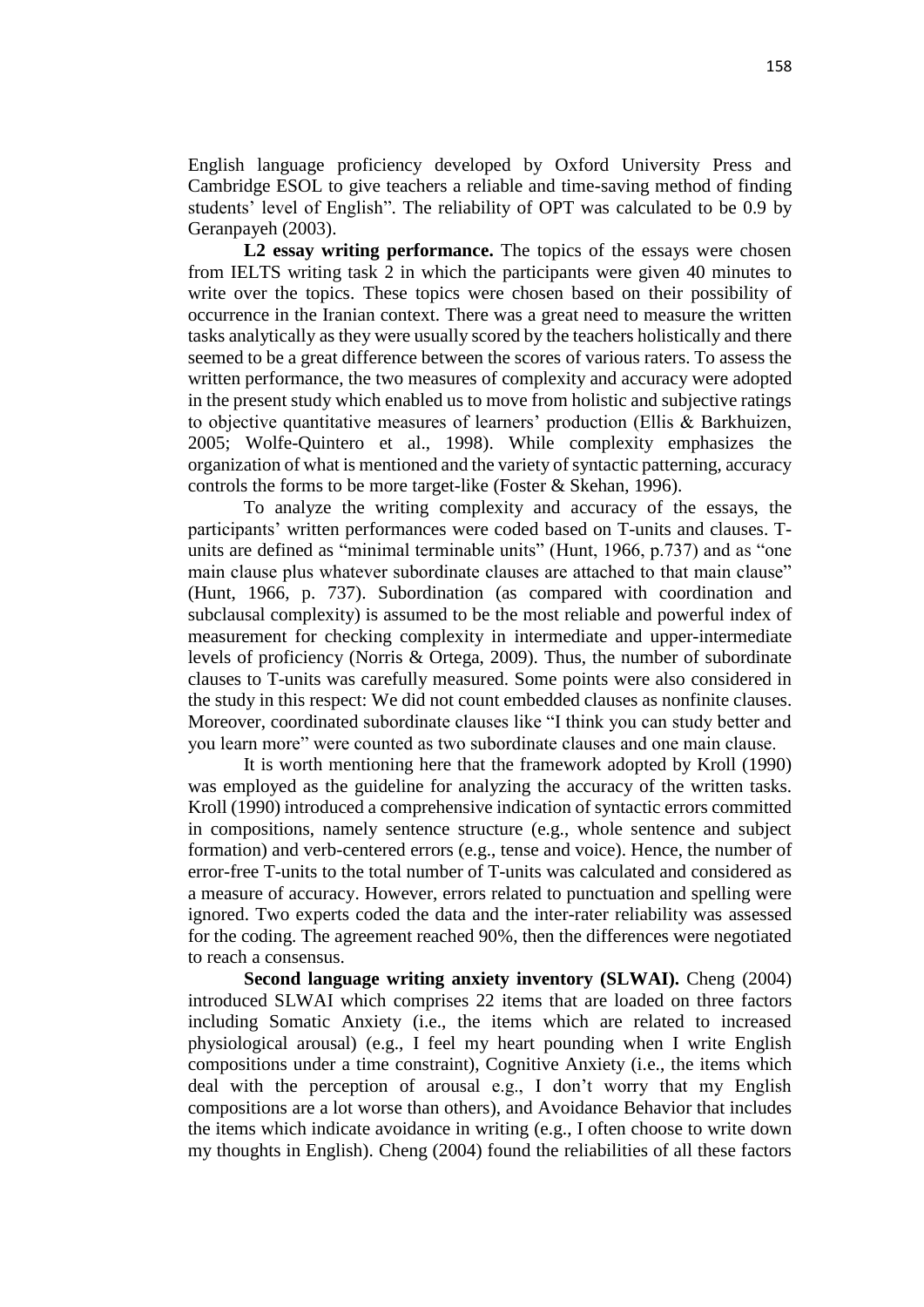to be high (above .81) and provided some evidence for the construct validity of the SLWAI. The Cronbach's Alpha coefficient was estimated to be .79 in this study.

**Writing strategy coding.** To classify the observed writing behaviors, the coding strategy introduced by He et al. (2011) was employed. The 21 strategies in their study, which emerged from think-aloud protocols, comprised five broad categories of planning (i.e., mapping writing before composition), monitoring or evaluating (i.e., estimating the correctness and appropriateness of the written text), revising (i.e., improving the structure and increasing the accuracy of meaning through rewriting some components), retrieving (i.e., revising propositions using memories or background knowledge), and compensating (i.e., correcting the use of language or ideas). This strategy coding enjoys high consistency, as the Cohen's Kappa was calculated to be .84 (He et al., 2011).

**Retrospective think-aloud.** One of the widely-used methods for verbalizing thoughts is a think-aloud protocol which focuses on learners' cognitive processes during the execution of such activities as reading texts or writing. Retrospective think-aloud, which refers to thoughts afterward based on "aided subsequent verbal protocol" (Henderson et al., 1995), was adopted in the present study (Appendix). Ransdell (1990) maintains that writers could also report thoughts in written form through which comments can be added.

#### *Procedure*

Data collection took place for six weeks (Figure 1). Seventy-two participants were informed of the procedure and their consent was obtained. These participants, homogenized based on the results of the OPT, were informed of the retrospective think-aloud protocol and were asked to think about the strategies they used, write them down and submit them to the teacher-researcher right after each composition. The participants were randomly divided into two groups control and experimental wherein the former comprised three classes forming 30 learners and the latter consisted of four classes comprising 42 learners. Each session took five hours during which the learners had two 15-minute break times.



#### Figure 1 *Data collection procedure*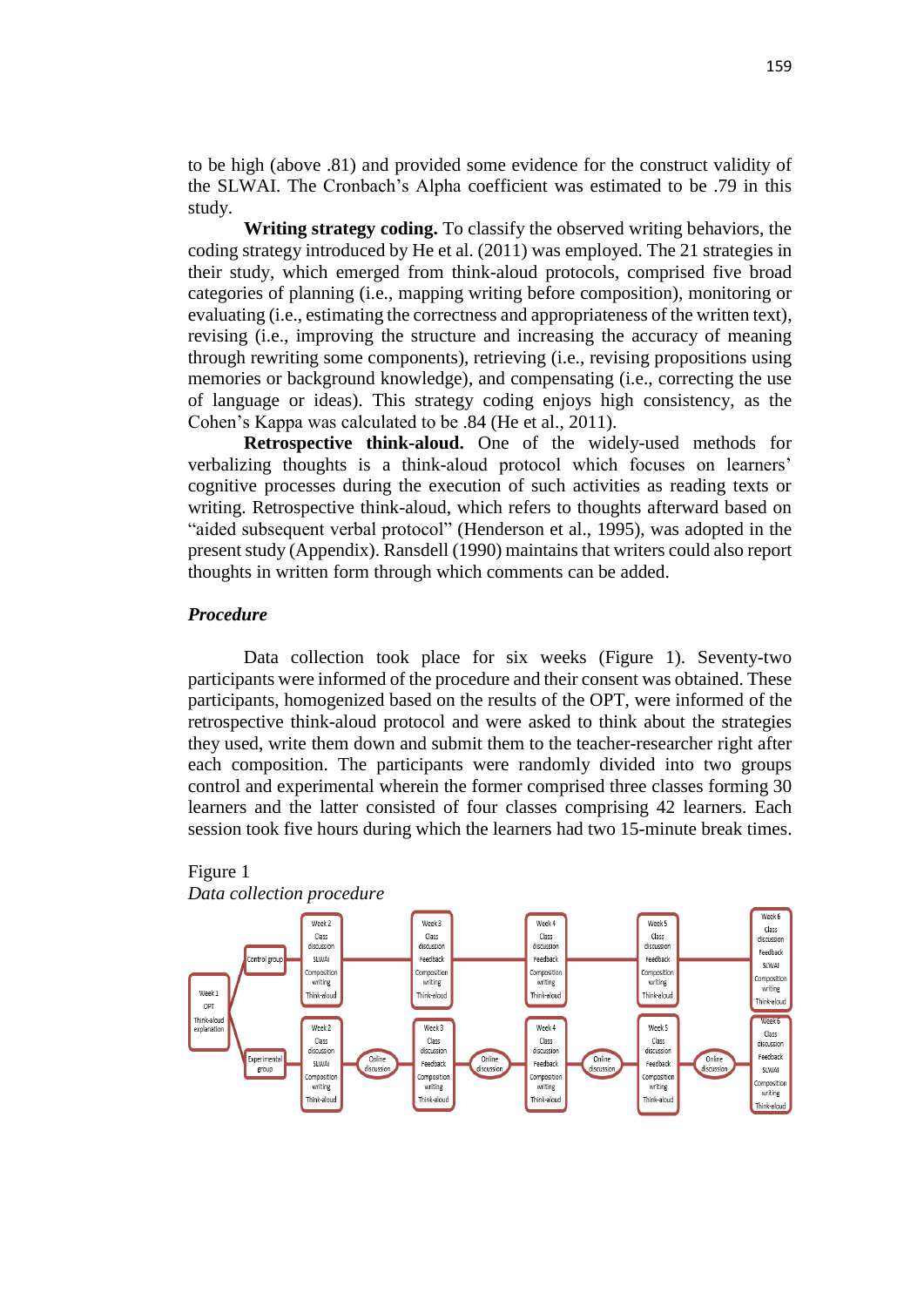After all the participants completed the SLWAI questionnaire in the second week which took about seven minutes on average, they received the first composition topic as a pre-test and were asked to write down what they were thinking about while writing the composition and reflect on the strategies they applied. In other words, the learners were asked to have a reflection on their composition and write down the strategies they used in their composition in Persian. The participants were given an A4 piece of paper right after writing the compositions and they were free to ask for more papers if they wished so. This process took 10 minutes on average.

The experimental group members joined four groups on Telegram created by the academy to have discussions over the writing strategies. Accordingly, the strategies that the experimental group had adopted were put on Telegram by the second researcher who was also the teacher of the class. To prevent facethreatening acts and to observe research ethics, the names of the writers were not made public. The effectiveness of the strategies employed by the participants in the experimental group was only discussed on Telegram and the participants were allowed to share the writing strategies that they could encounter on the internet for promoting their writing quality. The teacher-researcher monitored the group and encouraged the participants to discuss, interact and comment on other participants' choice of strategies. She, for instance, asked such questions as, "Which strategy do you think is more practical?", "Why do you think these strategies are efficient?", and "Can you suggest any other strategies?"

During the class time, the experimental and control groups were given time to practice their writing skills based on their course book (i.e., *Longman Academic Writing Series*) and join collaborative activities to discuss the content of the topics provided by the teacher to get familiar with the underlying concepts and write a composition based on the given topic. The discussions were facilitated by the questions that the teacher provided based on the topics. Also, the teacher provided them with overall feedback on the previously written compositions. However, no discussion or feedback was provided regarding the strategies mentioned by the learners. Five compositions were written based on this procedure in both groups while only the experimental group had discussions over the strategies on Telegram and the control group did not have access to such discussion groups on Telegram. Finally, the experimental and control groups were asked to complete the SLWAI again to check their level of anxiety after the treatment.

The first (i.e., the pre-test) and the last (i.e., post-test) compositions were analyzed based on the two measures of complexity and accuracy. After scoring all the compositions by an expert, all the papers were submitted to another rater to check for inter-rater reliability. The inter-rater reliability coefficient for complexity and accuracy was found to be above .92 for all the measures. Then, the SLWAIs, which were administered to both groups before and after the treatment, were compared to check the possible discrepancy. Finally, the strategies used by the experimental group were translated and a coding method called the 'template organizing style' (Crabtree & Miller, 1999) was used in which the predetermined template by He et al. (2011) mentioned earlier was employed to categorize the data deductively.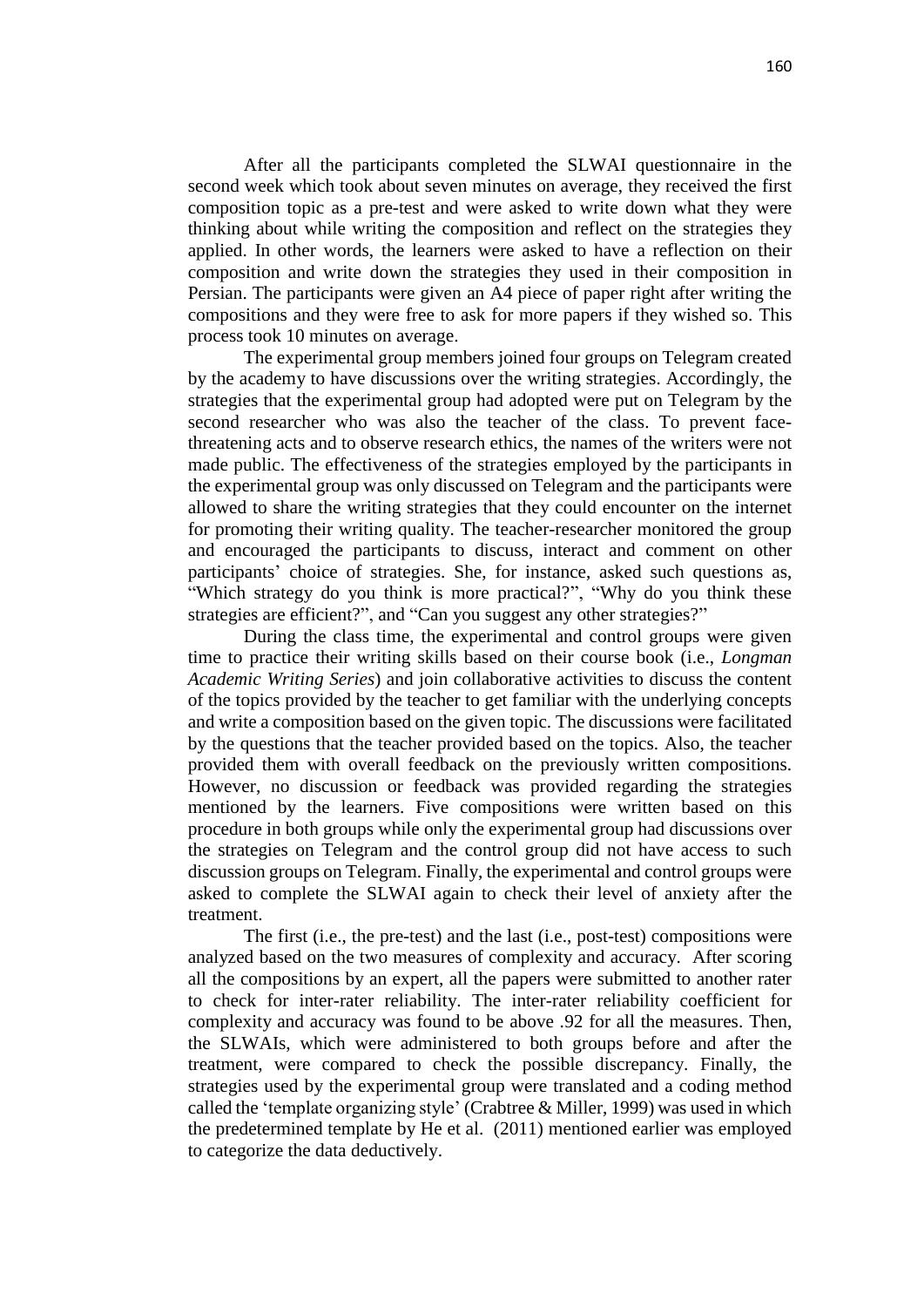#### *Data Analysis*

The Statistical Package for the Social Sciences (SPSS version 20) was used for computing descriptive and inferential statistics. To answer the first three research questions, five Independent Samples *t-*tests were run because we were interested in changes in the scores of the participants of the experimental and control groups before and after the treatment to compare their writing complexity, accuracy, and anxiety. Thus, the mean scores for the pre-test and the post-test were compared to show if there were any significant differences.

The technique of "quantizing" was used to count the presence or absence of each writing strategy in the experimental group. 'Present' was indicated by 1 for what the researchers could see while 'absent' was shown by 0 to indicate what the researchers could not see (Sandelowski et al., 2009). Then, the researchers cross-checked the credibility of the coding method through negotiation to see if an individual strategy was present or absent in the participants' transcriptions. Finally, Chi-square analysis was applied because the researchers were interested in finding the differences between the frequency of the writing strategies adopted by the participants before and after the treatment.

## **Results**

The first research question explored the impact of writing strategy awareness on writing complexity. However, first, a One-Sample Kolmogorov-Smirnov test was run, the results of which showed that the Sig. value scores for writing complexity pretest scores of the two groups were higher than the critical value (Exp.  $p = .38$  & Con.  $p = .43 > 0.05$ ), thus, supporting the normal distribution of the sample (Tabachnick & Fidell, 2007). An Independent Samples *t-*test was then run to make sure that the two groups showed no significant difference at the outset of the study concerning their writing complexity, the results of which showed no significant difference in this respect, t  $(70) = 0.85$ , *p*  $= 0.39 > 0.05$  (Table 1).

| macpenaeni sampies i test on me writing complexity i retest means |          |           |    |        |     |                                               |       |    |             |
|-------------------------------------------------------------------|----------|-----------|----|--------|-----|-----------------------------------------------|-------|----|-------------|
|                                                                   |          |           |    |        |     | Levene's Test fort-test for Equality of Means |       |    |             |
|                                                                   | Equality |           | of |        |     |                                               |       |    |             |
|                                                                   |          | Variances |    |        |     |                                               |       |    |             |
|                                                                   | F        | Sig.      | t  | df     |     | Sig. $(2$ -Mean Std. Error 95% C I            |       |    |             |
|                                                                   |          |           |    |        |     | tailed) Differe Difference                    |       |    |             |
|                                                                   |          |           |    |        |     | nce                                           |       |    |             |
|                                                                   |          |           |    |        |     |                                               |       | LL | UL.         |
| Pre- Equal variances .00<br>test assumed                          |          | .97       |    | .85 70 | .39 | .12                                           | $-15$ |    | $-.17$ .43  |
| Equal variances<br>not assumed                                    |          |           |    |        |     | .85 63.43 .39 .12 .15                         |       |    | $-17$ $.42$ |
|                                                                   |          |           |    |        |     |                                               |       |    |             |

| ٠ |  |
|---|--|
|   |  |

*Independent Samples t-test on the Writing Complexity Pretest Means*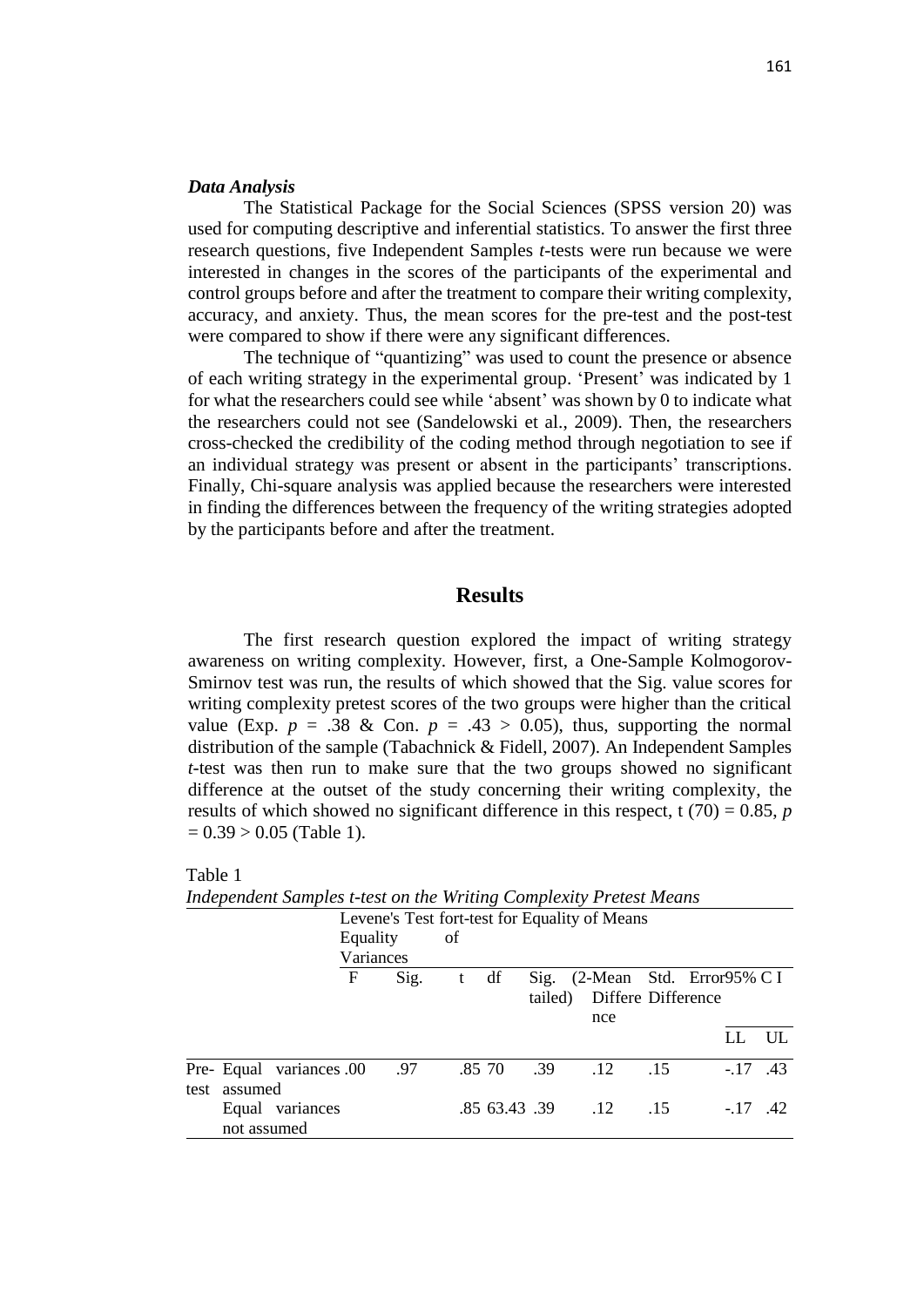Following the termination of the treatment, the writing complexity posttest was administered to the two groups. After making sure about the normality of the distribution (Exp.  $p = .50$  and Con.  $p = .80 > 0.05$ ), an Independent Samples *t*-test was run to compare the posttest scores of the two groups concerning their writing complexity, the results of which are presented in Table 2.

#### Table 2

|                | maepenaem samples t-lest Comparing the writing Complexity I ostlest means |             |             |                                      |       |                |                       |         |         |          |  |
|----------------|---------------------------------------------------------------------------|-------------|-------------|--------------------------------------|-------|----------------|-----------------------|---------|---------|----------|--|
|                |                                                                           |             | Levene's    | <i>t</i> -test for Equality of Means |       |                |                       |         |         |          |  |
|                |                                                                           | <b>Test</b> | for         |                                      |       |                |                       |         |         |          |  |
|                |                                                                           |             | Equality of |                                      |       |                |                       |         |         |          |  |
|                |                                                                           | Variances   |             |                                      |       |                |                       |         |         |          |  |
|                |                                                                           | F           | Sig.        | t                                    | df    | Sig.<br>$(2 -$ | Mean<br>Differe Error | Std.    | 95% C I |          |  |
|                |                                                                           |             |             |                                      |       | tailed) nce    |                       | Differe | LL UL   |          |  |
|                |                                                                           |             |             |                                      |       |                |                       | nce     |         |          |  |
| Comp<br>lexity | Equal<br>variances                                                        | 1.11        | .29         | 4.77                                 | 70    | .00            | .76                   | .16     |         | .44 1.08 |  |
| Post-          | assumed                                                                   |             |             |                                      |       |                |                       |         |         |          |  |
| test           | Equal                                                                     |             |             | 4.96                                 | 69.21 | .00.           | .76                   | .15     |         | .45 1.07 |  |
|                | variances                                                                 |             |             |                                      |       |                |                       |         |         |          |  |
|                | not                                                                       |             |             |                                      |       |                |                       |         |         |          |  |
|                | assumed                                                                   |             |             |                                      |       |                |                       |         |         |          |  |

*Independent Samples t-test Comparing the Writing Complexity Posttest Means*

As is evident in Table 2, the difference between the mean scores turned out to be significant (t  $(70) = 4.77$ ,  $p < 0.001$ ). Thus, the participants in the experimental group ( $M = 1.88$ ; SD = 0.72) outperformed their counterparts in the control group ( $M = 1.12$ ; SD = 0.57) concerning their writing complexity. In other words, writing strategy awareness raising had a significant positive effect on the IELTS candidates' writing complexity.

The second research question investigated whether writing strategy awareness-raising significantly impacted the writing accuracy of Iranian IELTS candidates. First, a Kolmogorov-Smirnov normality test was run on an accuracy pretest, the results of which showed the Sig. value was higher than the critical value (Exp.  $p = .79$  and Con.  $p = .30 > 0.05$ ), hence, supporting the normality of the distribution. Then, an Independent Samples *t-*test was run to make sure that the two groups manifested no significant difference at the outset of the study concerning their writing accuracy, the results of which indicated no such a difference, (t (70) = 1.54,  $p = 0.12 > 0.05$ ) (Table 3).

#### Table 3

*Independent Samples t-test on the Writing Accuracy Pretest Means*

|           | Levene's t-test for Equality of Means |  |
|-----------|---------------------------------------|--|
| Test for  |                                       |  |
| Equality  |                                       |  |
| of        |                                       |  |
| Variances |                                       |  |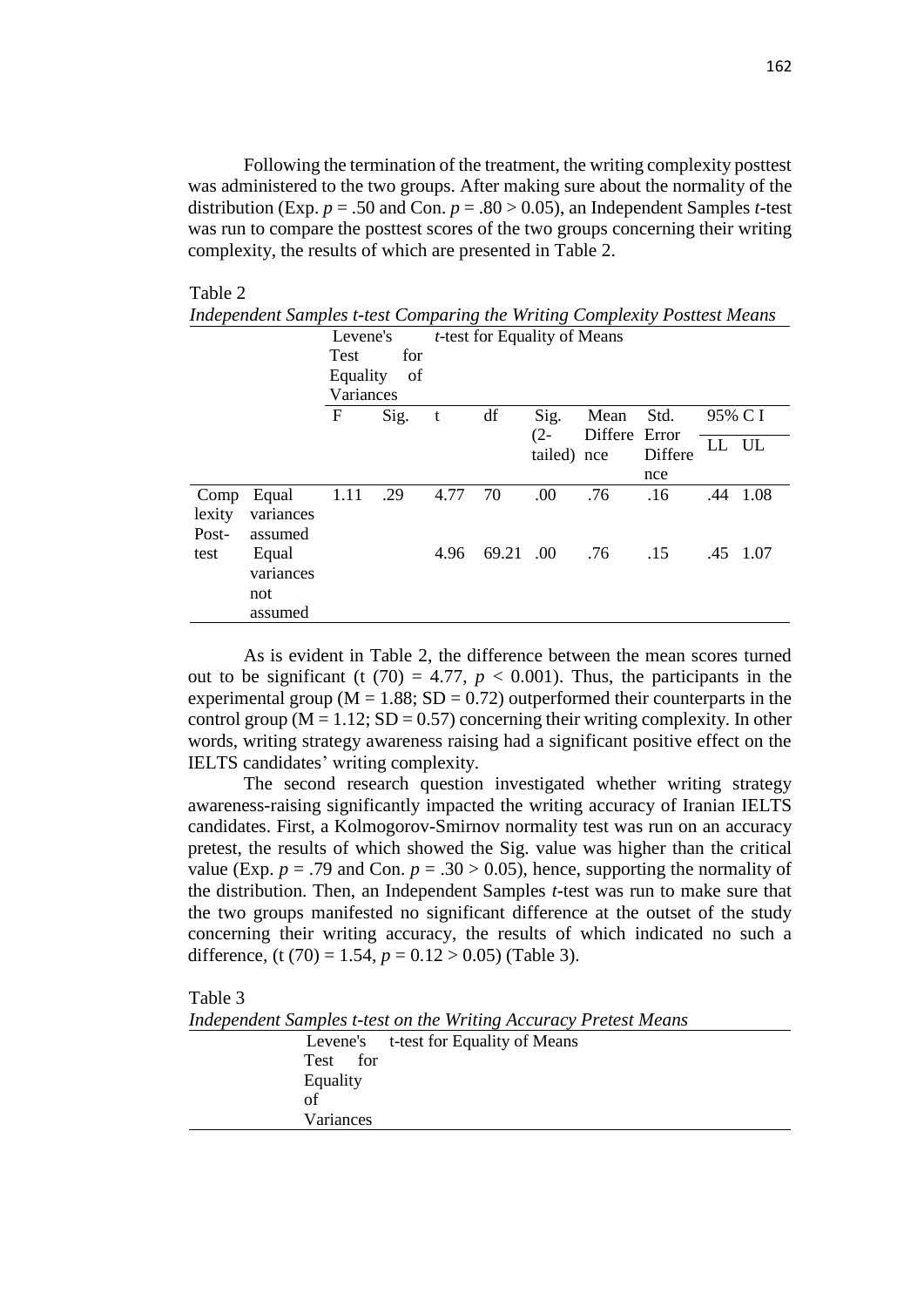|                                                            | F | $Sig$ t<br>$\bullet$ |      | df        | Sig.<br>$(2 -$<br>tailed) nce |     | Mean Std. Error 95% C I<br>Differe Difference |        |     |
|------------------------------------------------------------|---|----------------------|------|-----------|-------------------------------|-----|-----------------------------------------------|--------|-----|
|                                                            |   |                      |      |           |                               |     |                                               | LL     | UL  |
| Pre Equal .15 .69 1.54 70 .12<br>variances<br>test assumed |   |                      |      |           |                               | .08 | .05                                           | $-.02$ | .19 |
| Equal<br>variances<br>not<br>assumed                       |   |                      | 1.53 | 61.36 .13 |                               | .08 | .05                                           | $-.02$ | .19 |

Following the termination of the treatment, the writing accuracy posttest was administered to the two groups of the study. After making sure of the normality of the data (Exp.  $p = .60 \&$  Con.  $p = .25 > 0.05$ ), an Independent Samples *t-*test was run to compare the posttest scores of the two groups concerning their writing accuracy. The results are presented in Table 4.

#### Table 4

*Independent Samples t-test Comparing the Writing Accuracy Posttest Means*

|               |                               | Levene's     |         | <i>t</i> -test for Equality of Means |       |             |      |                    |         |     |  |
|---------------|-------------------------------|--------------|---------|--------------------------------------|-------|-------------|------|--------------------|---------|-----|--|
|               |                               | <b>Test</b>  | for     |                                      |       |             |      |                    |         |     |  |
|               |                               | Equality of  |         |                                      |       |             |      |                    |         |     |  |
|               |                               | Variances    |         |                                      |       |             |      |                    |         |     |  |
|               |                               | $\mathbf{F}$ | $Sig$ t |                                      | df    | Sig.        | Mean | Std. Error 95% CI  |         |     |  |
|               |                               |              | ٠       |                                      |       | $(2 -$      |      | Differe Difference |         |     |  |
|               |                               |              |         |                                      |       | tailed) nce |      |                    | LL      | UL  |  |
| acy           | Accur Equal<br>variances      | 6.76         | .01     | 9.54                                 | 70    | .00         | .44  | .04                | .35 .54 |     |  |
| Post-<br>test | assumed<br>Equal<br>variances |              |         | 10.00                                | 69.81 | .00.        | .44  | .04                | .35     | .53 |  |
|               | not<br>assumed                |              |         |                                      |       |             |      |                    |         |     |  |

As shown in Table 4, the difference between the mean scores turned out to be significant (t  $(69.81) = 10.00$ ,  $p < 0.001$ ). Thus, it can be concluded that the participants in the experimental group ( $M = 0.62$ ; SD = 0.21) outperformed their counterparts in the control group ( $M = 0.18$ ; SD = 0.16) concerning their writing accuracy implying that writing strategy awareness-raising had a significant positive impact on the IELTS candidates' writing accuracy.

The third research question was set out to explore whether writing strategy awareness-raising had any significant effect on the writing anxiety of Iranian IELTS candidates. To answer this research question, the researchers initially opted for running ANCOVA. Thus, the normality of distributions of the scores obtained by the two groups in their pretest and posttest was measured by the One-Sample Kolmogorov-Smirnov test. However, the Sig. value for anxiety posttest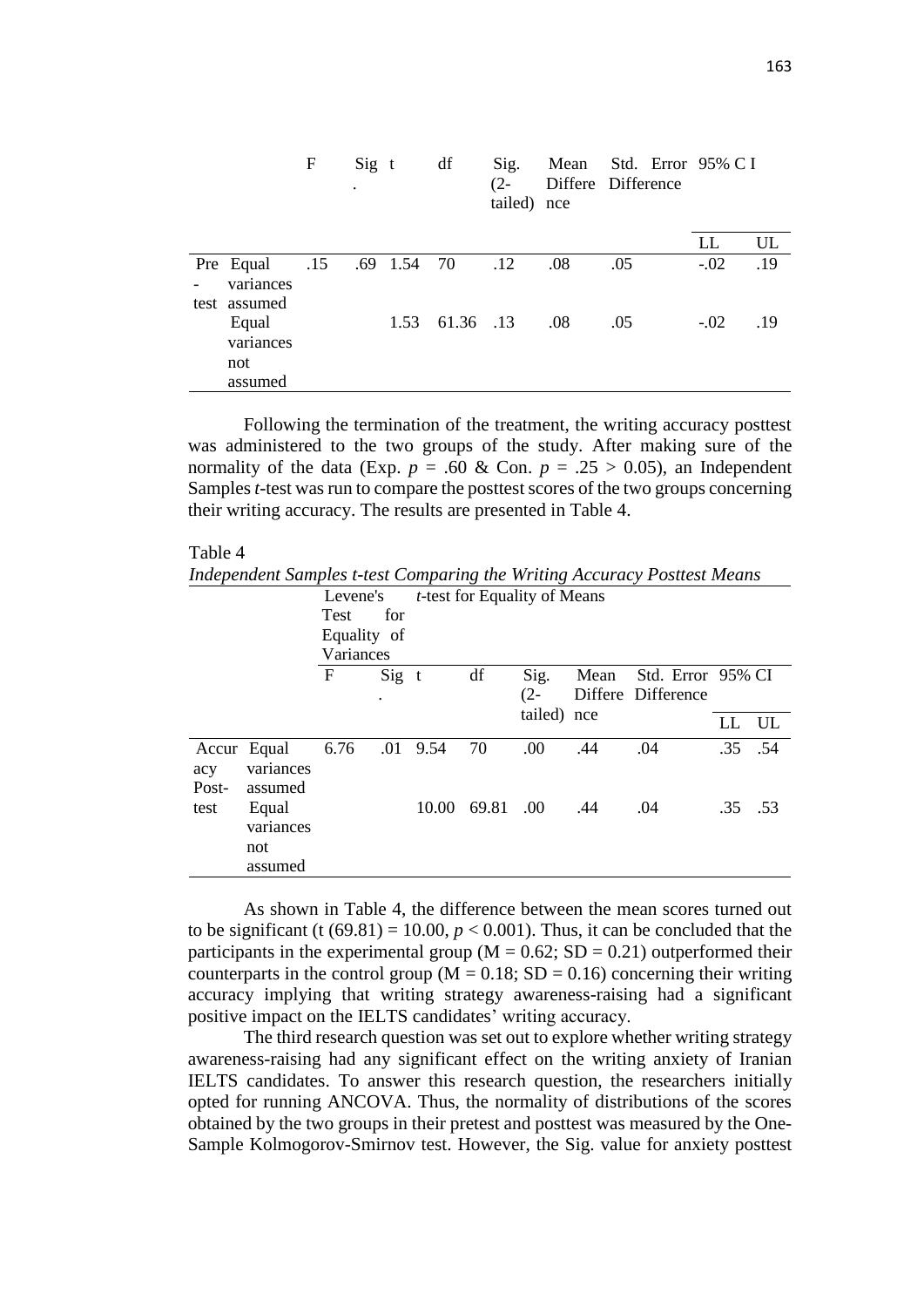scores of the experimental group was lower than the critical value ( $p = .04 < .05$ ). Therefore, the normality of the distribution was not supported (Tabachnick  $\&$ Fidell, 2007). Due to the violation of the assumption of normality of the distribution, the difference between anxiety pretest and posttest scores of the experimental and control groups i.e. anxiety gain scores were computed (gain = posttest - pretest). First, the results of a Kolmogorov-Smirnov normality test for anxiety gain scores showed that the Sig. value of the two groups was higher than the critical value (Exp.  $p = .47$  and Con.  $p = .45 > 0.05$ ) supporting the normality of the distribution. Consequently, an Independent Samples *t-*test was run to compare the anxiety gain scores of the two groups, the results of which are presented in Table 5.

Table 5

*Independent Samples t- test Comparing the Anxiety Gain Scores of the Two Groups*

|                               | F       |      |              | df                                |            |                   | Std.                                                                   | 95% CI                              |    |
|-------------------------------|---------|------|--------------|-----------------------------------|------------|-------------------|------------------------------------------------------------------------|-------------------------------------|----|
|                               |         |      |              |                                   |            |                   | nce                                                                    | LL                                  | UL |
| Equal<br>variances<br>assumed |         |      |              |                                   | .00.       | $-6.06$           | 1.85                                                                   | $-9.77 - 2.35$                      |    |
| Equal<br>variances<br>not     |         |      |              |                                   |            | $-6.06$           | 1.72                                                                   | $-9.50 -2.62$                       |    |
|                               | assumed | 9.17 | of Variances | for Equality<br>Sig. t<br>$.00\,$ | $-3.26$ 70 | $-3.52$ 68.65 .00 | Levene's Test t-test for Equality of Means<br>$Sig. (2 - Mean)$<br>nce | tailed) Differe<br>Error<br>Differe |    |

As indicated in Table 5, the difference between the means of the gain scores of the experimental and control groups turned out to be significant,  $t (68.65)$  $= -3.52$ ,  $p < 0.001$ . Thus, it can be concluded that the participants in the experimental group ( $M = -5.33$ ;  $SD = 9.03$ ) had a significantly lower anxiety level than their counterparts in the control group  $(M=0.73; SD=5.54)$  due to strategy awareness-raising intervention.

The fourth research question investigated whether the frequency of writing strategies used by the experimental group changed significantly after the strategy awareness-raising intervention. To this end, a Chi-square analysis was run, the results of which are presented in Table 6.

Table 6

*Chi-square Analysis Comparing the Frequency of the Strategies Used by the Participants Before and After the Treatment*

| Strategies<br>Percent | Pearson |  | Asym. Phi<br>Sig. |  |
|-----------------------|---------|--|-------------------|--|
|-----------------------|---------|--|-------------------|--|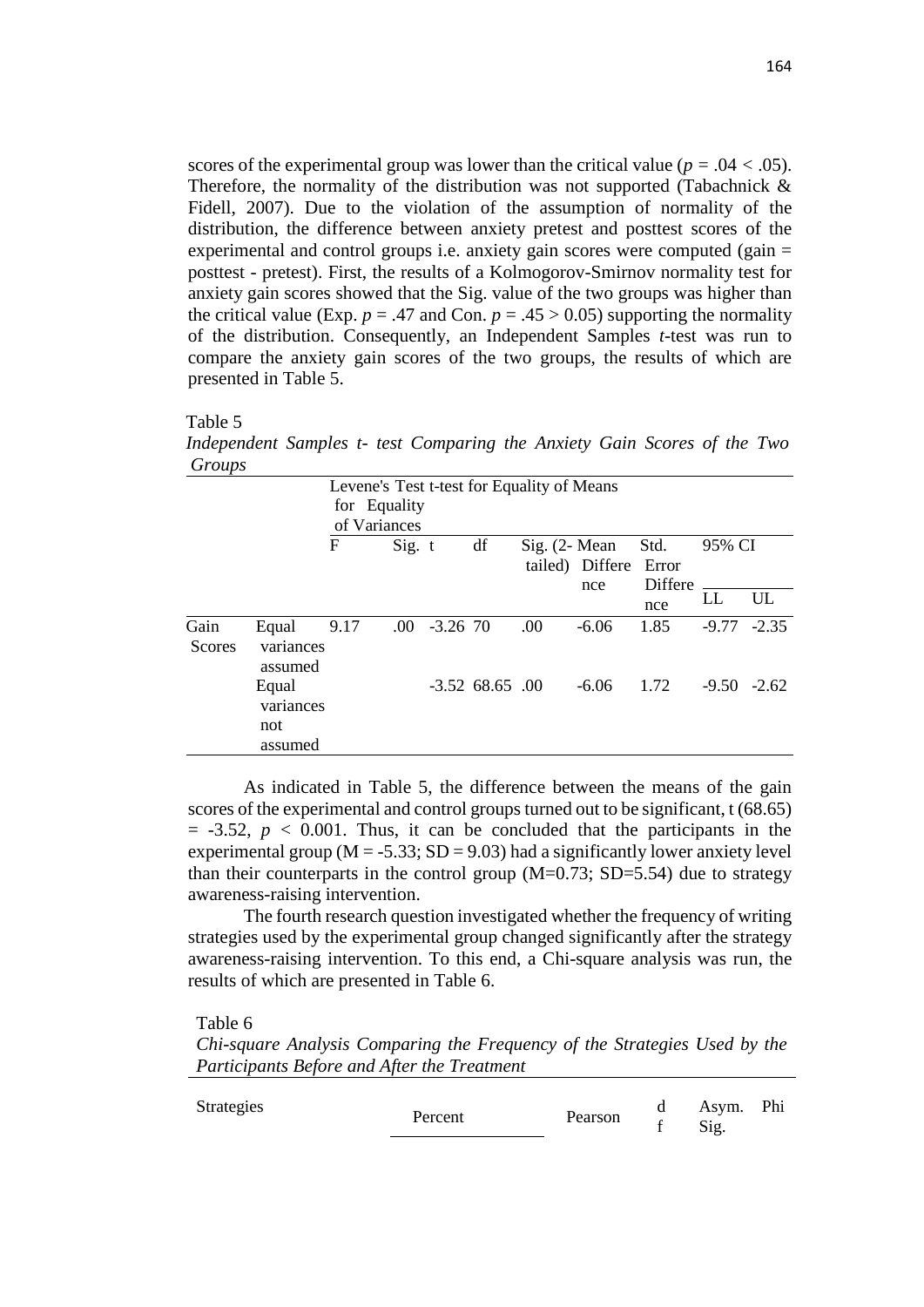|                                                                             | Pre-<br>test | Post-<br>test | Chi-<br>square<br>value |              |      |       |
|-----------------------------------------------------------------------------|--------------|---------------|-------------------------|--------------|------|-------|
| <b>I: Planning Strategies</b>                                               |              |               |                         |              |      |       |
| 1. Organizing thoughts and<br>ideas before writing                          | 46.3%        | 53.7%         | 1.84                    | $\mathbf{1}$ | .17  | .14   |
| 2. Identifying and planning<br>for potential audience<br>before writing     | 33.3%        | 66.7%         | 5.18                    | $\mathbf{1}$ | .02  | .24   |
| 3. Deductively reasoning<br>written discourses before<br>subsequent writing | 33.3%        | 66.7%         | 9.33                    | 1            | .00. | .33   |
| 4. Inductively reasoning<br>written discourses before<br>subsequent writing | 31.6%        | 68.4%         | 3.33                    | $\mathbf{1}$ | .06  | .19   |
| <b>Monitoring</b><br>$\mathbf{II}$ :<br>or                                  |              |               |                         |              |      |       |
| <b>Evaluating Strategies</b>                                                |              |               |                         |              |      |       |
| Self-monitoring<br>1.<br>for                                                |              |               |                         |              |      |       |
| expressions of intended<br>meanings                                         | 22.2%        | 77.8%         | 12.28                   | $\mathbf{1}$ | .00  | .38   |
| Self-monitoring<br>2.<br>for                                                |              |               |                         |              |      |       |
| appropri-<br>ateness/fulfillment<br>of                                      | 21.4%        | 78.6%         | 13.71                   | 1            | .00. | .40   |
| planning                                                                    |              |               |                         |              |      |       |
| Self-monitoring<br>3.<br>for                                                |              |               |                         |              |      |       |
| organization of ideas and                                                   | 18.2%        | 81.8%         | 12.07                   | $\mathbf{1}$ | .00  | .37   |
| drafts                                                                      |              |               |                         |              |      |       |
| Self-evaluating<br>4.<br>by                                                 |              |               |                         |              |      | $-.0$ |
| commenting on qualities                                                     | 55.6%        | 44.4%         | .28                     | $\mathbf{1}$ | .59  | 5     |
| of drafts                                                                   |              |               |                         |              |      |       |
| Self-evaluating<br>5.<br>by                                                 |              |               |                         |              |      |       |
| raising questions related                                                   | 12.5%        | 87.5%         | 11.11                   | $\mathbf{1}$ | .00. | .36   |
| to any element of writing                                                   |              |               |                         |              |      |       |
| <b>III: Revising Strategies</b><br>1. Revising written drafts               |              |               |                         |              |      |       |
| for                                                                         |              |               |                         |              |      |       |
| idea/thought/formality                                                      | 32.1%        | 67.9%         | 5.35                    | $\mathbf{1}$ | .02  | .25   |
| concerns                                                                    |              |               |                         |              |      |       |
| 2. Revising written drafts                                                  | 22.0%        | 78.0%         | 25.20                   | $\mathbf{1}$ | .00  | .54   |
| for grammar concerns                                                        |              |               |                         |              |      |       |
| 3. Revising written drafts                                                  | 15.0%        | 85.0%         | 37.41                   | $\mathbf{1}$ | .00  | .66   |
| for spelling concerns                                                       |              |               |                         |              |      |       |
| 4. Revising written drafts                                                  | 12.5%        | 87.5%         | 11.11                   | $\mathbf{1}$ | .00  | .36   |
| for punctuation concerns                                                    |              |               |                         |              |      |       |
| <b>IV: Retrieving Strategies</b>                                            |              |               |                         |              |      |       |
| Associating intended<br>1.<br>propositions<br>with                          | 45.5%        | 54.5%         | .24                     | $\mathbf{1}$ | .62  | .05   |
| memorized propositions                                                      |              |               |                         |              |      |       |
| Associating<br>intended<br>2.                                               |              |               |                         |              |      |       |
| vocabulary<br><b>or</b>                                                     | 47.8%        | 52.2%         | .06                     | $\mathbf{1}$ | .80  | .02   |
| expressions<br>with                                                         |              |               |                         |              |      |       |
|                                                                             |              |               |                         |              |      |       |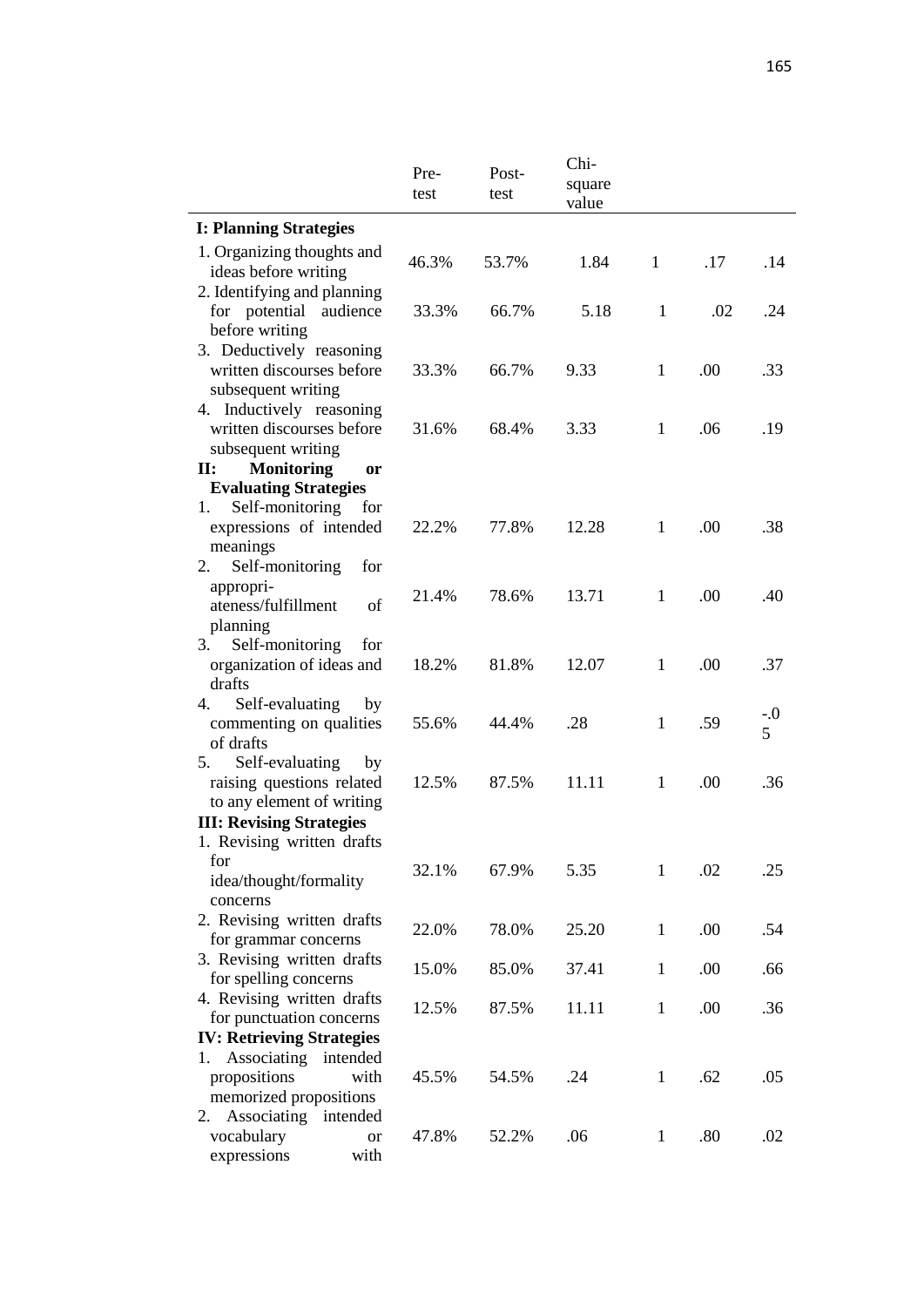| vocabulary<br>memorized<br>or expressions<br>3. Retrieving background<br>knowledge to construct<br>written discourses for<br>expressing<br>intended<br>meanings | 42.0% | 58.0% | 3.16 | $\mathbf{1}$ | .07 | .19 |
|-----------------------------------------------------------------------------------------------------------------------------------------------------------------|-------|-------|------|--------------|-----|-----|
| <b>Compensating</b><br>$\mathbf{V}$ :                                                                                                                           |       |       |      |              |     |     |
| <b>Strategies</b><br>1. Consulting dictionaries                                                                                                                 |       |       |      |              |     |     |
| for<br>lexical/grammatical/sem                                                                                                                                  | 34.8% | 65.2% | 9.41 | 1            | .00 | .33 |
| antic concerns<br>Directly translating<br>2.<br>intended meanings into<br>English                                                                               | 35.7% | 64.3% | 6.85 | 1            | .00 | .28 |
| 3. Verbatim translating<br>words/expressions from<br>English<br>into<br>L1<br>discourses                                                                        | 37.5% | 62.5% | .55  | $\mathbf{1}$ | .45 | .08 |
| 4. Using synonyms to<br>substitute unfamiliar<br>words                                                                                                          | 32.1% | 67.9% | 5.35 | $\mathbf{1}$ | .02 | .25 |
| 5.<br>Adjusting/approximating<br>intended meanings by<br>certain<br>using<br>more<br>words/expressions                                                          | 32.0% | 68.0% | 4.61 | $\mathbf{1}$ | .03 | .23 |

As Table 6 indicates, significant differences were observed among the participants in the experimental group before and after the treatment in most cases  $(p < 0.05)$  except for items I1 (i.e., organizing thought which was high in both cases) ( $\phi$  = .14, *p* = .17), I4 (i.e., inductively reasoning written discourse) ( $\phi$  = .19,  $p = .06$ ), II4 (i.e., self-evaluating by the comments) ( $\phi = -.05$ ,  $p = .59$ ) and all the retrieving strategies (i.e., IV1, 2 and 3) including associating intended propositions with memorized propositions ( $\phi = .05$ ,  $p = .62$ ), associating intended vocabulary or expressions with memorized vocabulary or expressions ( $\phi = .02$ , *p = .*80) and retrieving background knowledge to construct written discourses for expressing intended meanings ( $\phi = .19$ ,  $p = .07$ ) and V3 (i.e., verbatim translation from L1 into English discourses from compensating strategies) ( $\phi = .08$ ,  $p = .45$ ).

To categorize different types of strategies, this study used the predetermined template adopted by He et al. (2011). However, using the threelevel coding system of the Glasarian Grounded Theory Approach (Glaser & Strauss, 1967; Strauss & Corbin, 1990), our results showed that the template lacked a category related to the participants' feelings during the writing process. For instance, the participants frequently talked of getting stressed when they wanted to begin writing. One of the participants, for instance, asserted,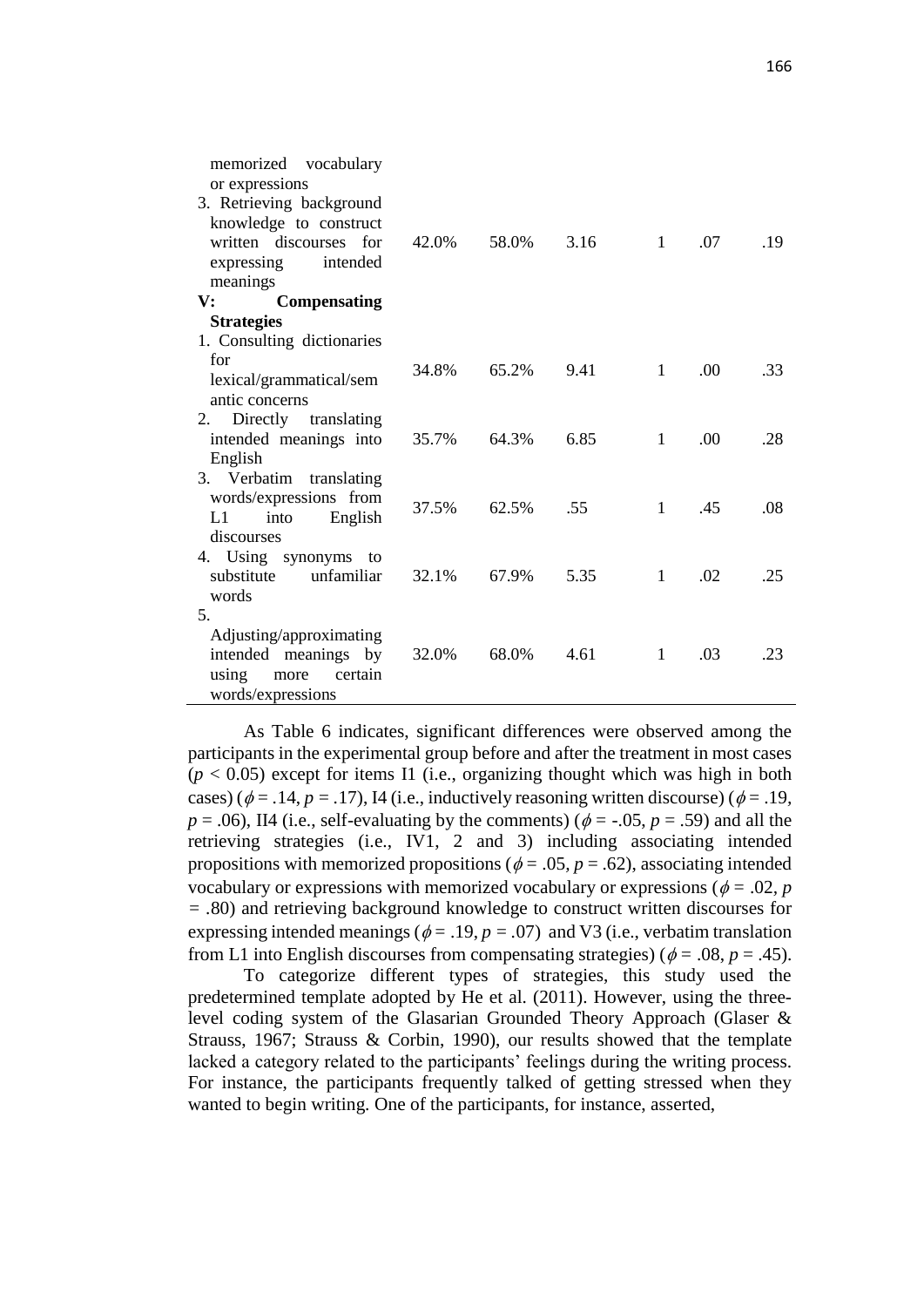*I had a lot of stress for not having a lot of time. I had a lot of ideas but I couldn't manage them; it was something like having a chain around my ankle. My eraser was making the situation worse because it was leaving a black sign when I was cleaning the mistakes. Suddenly, I remembered my school time when I had exams. I didn't remember anything and my mind went blank.* 

Another participant remarked,

*I didn't understand the question, I mean I had something in my mind but I wasn't sure about it. Then I said to myself that I would write the first thing which came to my mind but I remembered my mother when she was saying, "don't use your mobile phone a lot".*

However, the predetermined categories introduced by He et al. (2011) could clearly show the type of composing processes employed by the writers. Planning, for instance, could help the participants organize their thoughts prior to writing. The majority of the participants (nearly 74% before and 86% after the treatment) mentioned that they tried to organize their thoughts before writing.

One of the participants stated,

*I spent some time thinking about the topic and finally I decided to write about entertainment and shortage of time.*

The participants did not pay enough attention to the reader or the reasoning before subsequent writing at the beginning of the study. However, after the awareness-raising intervention, one of them mentioned:

*I was thinking about my teacher when she was reading the text and the use of the past tense because I wanted to write about my experience of traveling and try not to jump to a new topic without planning.*

Moreover, self-monitoring was found to be markedly used by the participants after the activities done on Telegram:

*I read the text loudly to see if the vocabularies were used correctly or not. I tried to pay attention to the structures and match them with the meaning in my mind.* 

One of the strategies which was significantly changed after the treatment and for which a large effect size was reported, was associated with revising strategies. The writers mentioned that they needed to edit the papers in terms of ideas, grammar, spelling and punctuation. Echoing this, one of the participants stated,

*I thought it was better to use "provided that" instead of "if".*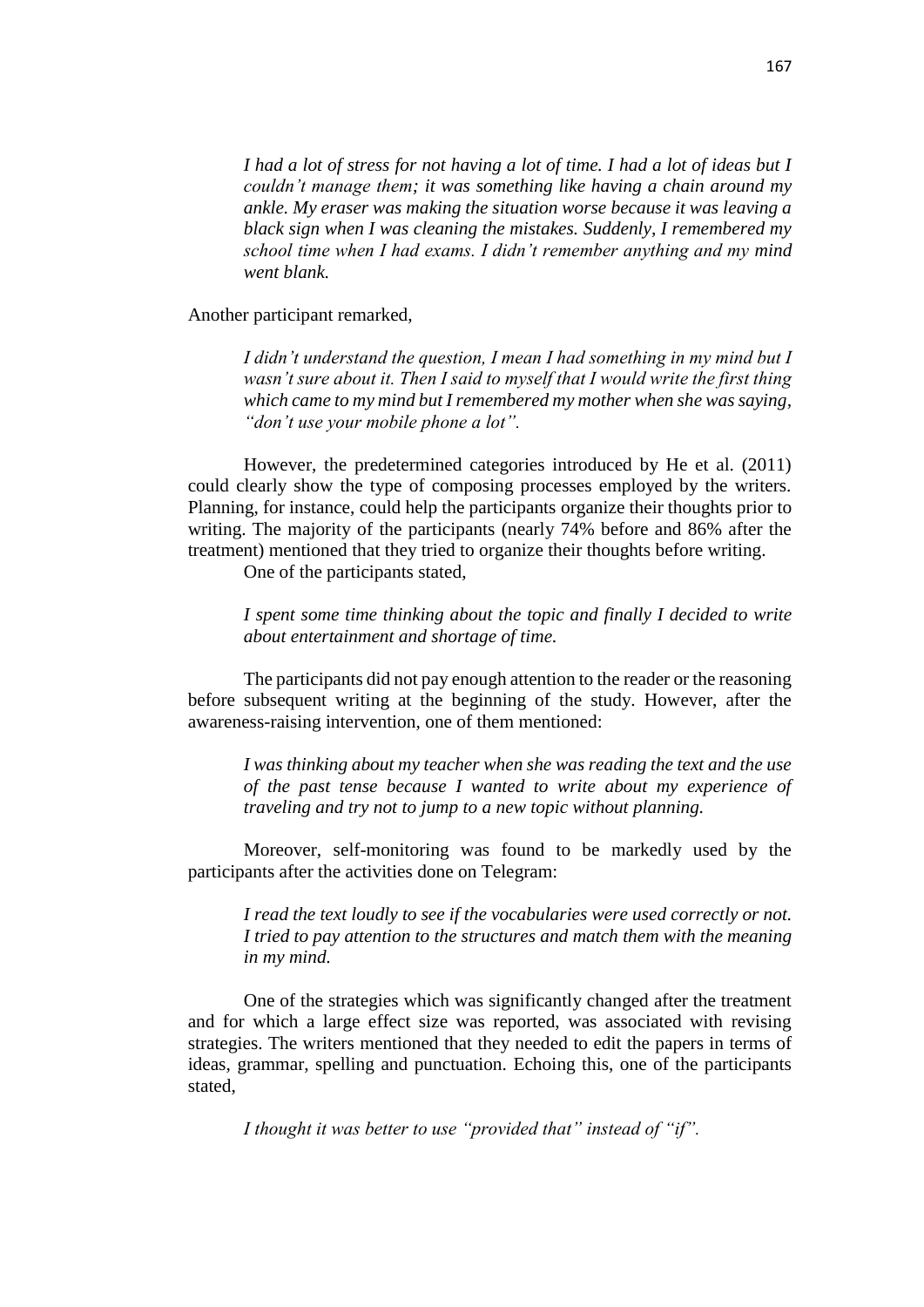The Fourth strategy was *Retrieving* which indicates a wide range of ideas and grammar and vocabulary coming to the writers' mind. The study findings showed only some participants mentioned retrieving strategies; however, they used background knowledge for constructing the written discourse. One of the participants remarked,

*When I wanted to write about travelling, I remembered my last trip and the ways that I could find a good hotel through reading the travel agencies' advertisements.*

Finally, the most common strategy which was mentioned by the majority (65.2%) of the participants after being exposed to strategy awareness-raising experience on Telegram was consulting with dictionaries. There is also a need to say that, the participants had also considered the teacher as a reference; thus, this was also counted as consulting dictionaries in this study:

#### *I asked the teacher if "good" was true or "will" in that sentence.*

These findings show that on-line interactions between the teacher and the learners might have raised the learners' writing strategy awareness and have motivated them to improve their collaborative language learning from their peers, which might, consequently, have effectively reduced their anxiety.

# **Discussion**

The present study was designed to probe the effect of awareness-raising strategies on L2 writing complexity, accuracy, and anxiety of IELTS candidates using a social media tool (i.e., Telegram). The results indicated that while strategy sharing and strategy awareness-raising were positively correlated with complexity and accuracy scores, they were negatively associated with anxiety levels. This finding supports the idea that social interaction would enhance linguistic development where joint accomplishment would contribute to L2 learning tasks (Swain, 2010) and lower anxiety (Rashid et al., 2019). In addition, the strategies that EFL writers in the experimental group used before and after the treatment were compared to indicate the changes that occurred in the participants' composing process. The results showed that the participants tended to use a varied range and a significantly higher number of strategies after the treatment.

As mentioned earlier, the first and second research questions probed whether writing strategy awareness-raising through such social media as Telegram had any significant impact on the writing complexity and accuracy of Iranian IELTS candidates, respectively. The findings showed that the independent variable (i.e., MALL-mediated writing strategy awareness-raising) affected both dependent variables (i.e., writing complexity and accuracy) significantly positively. The results of the study are aligned with those of Wu (2015) who pointed out that online collaborative learning could help teachers use effective instructional strategies in terms of enhancing learners' writing accomplishment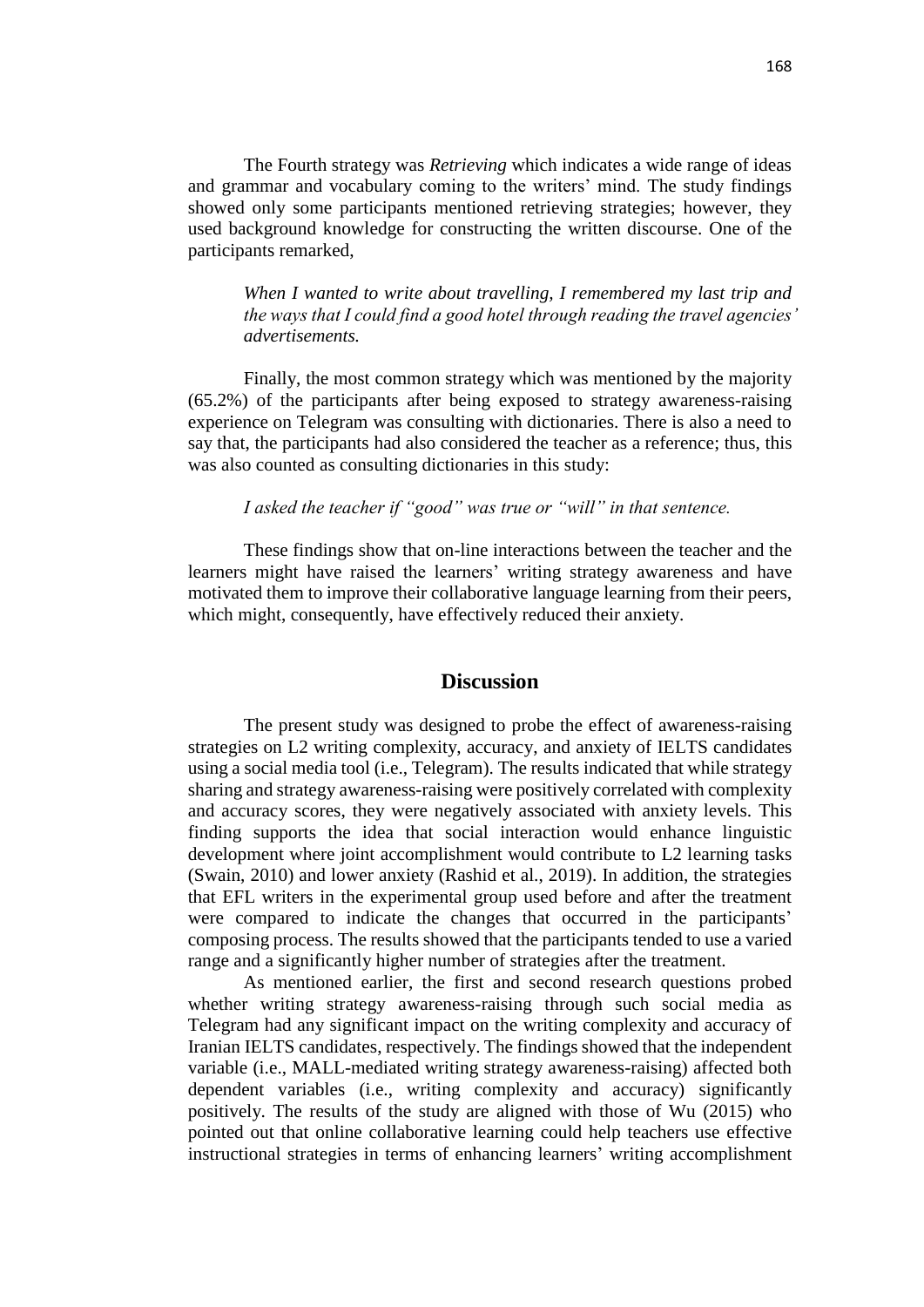and decreasing their writing anxiety. The findings also corroborate the ideas of Teng (2016) who highlighted the role of social interaction in facilitating higherorder thinking skills and developing learning strategies that can consequently improve learners' writing performance and metacognitive awareness. Similarly, Chen (2018) demonstrated that online communication tasks promoted EFL learners' noticing of linguistic forms which led to accuracy and complexity in their language production. It could, thus, be argued that online collaboration can provide process-oriented activities which might help learners achieve their goals.

Many research studies have been conducted to differentiate between successful and less successful writers (Mu, 2005) some of which suggest teaching explicitly in EFL classrooms the writing strategies attributed to successful learners (De La Paz & Graham, 2002). The present study, however, showed that strategies could, alternatively, be learned in socially-oriented learner-centered MALLmediated environments specifically in the form of blended learning.

Currently, some experts have investigated interactive writing using the computer (Tsai, 2019), the use of Google application on smartphones for writing essays on a wiki platform (Vurdien, 2020), and Online Collaborative Writing (OCW) tools like Google Docs (Liu et al, 2018). Given the fact that Telegram has been found as a practical application in facilitating learners' engagement in Iran (Faramarzi et al., 2019; Fathi & Rahimi, 2020), the researchers employed it for enhancing collaboration in the current study. The findings showed that Telegram was a convenient tool for the participants and that they eagerly got involved in collaborations through the social medium of Telegram.

The possible justification for the findings might be related to the assertion made by Roehl et al. (2013) holding that collaborative out-of-class activities can act as a tool for reducing learners' cognitive overload so that they would have more time to deal with complex information. In addition, online social media are thought to be practical tools wherein the interactive nature of these programs could facilitate distance learning (Shih & Huang, 2019).

The third research question sought to address if writing strategy awareness-raising carried out in the experimental group, had any significant effect on their writing anxiety. The findings showed that the treatment reduced the anxiety of the participants. Aloairdhi (2019) holds that writing anxiety could be the result of such factors as being evaluated by others, the need to generate ideas and use correct grammar, time pressure, and lack of confidence, most of which might fade in socially-mediated collaborative learning environments. Another reason for the reduction of anxiety in collaborative learning environments might be associated with the reduction of teacher-fronted activities in such environments (Storch & Wigglesworth, 2007). They maintain that the interaction among learners promotes L2 learning and is one of the practical remedies for decreasing anxiety. The findings of the study in this respect, are also consistent with the argument of Zheng (2008), who holds that social interactions need to be seriously taken into account and that appropriate (socially-mediated) intervention could reduce anxiety among IELTS candidates wherein they can use strategies more effectively and improve their language achievement.

The last research question addressed the strategies that the experimental group used before and after sharing strategies on Telegram. The finding showed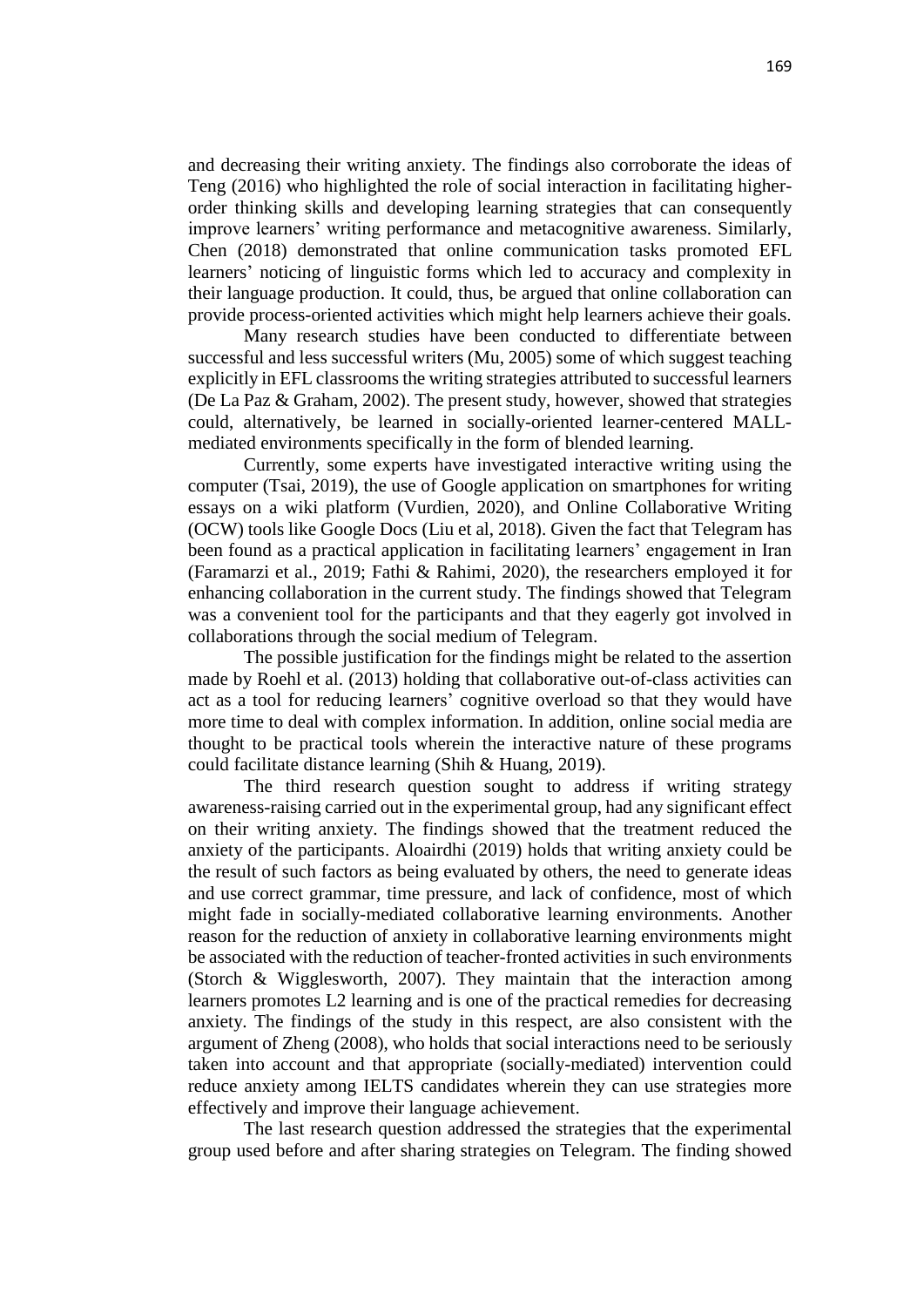that IELTS candidates used different strategies to carry out their writing tasks, most of which were significantly affected by writing strategy awareness-raising on Telegram. The learners were reported to use more planning, monitoring/evaluation, revising, and compensating strategies after the online interaction. This might indicate that MALL-mediated social activities might motivate the learners to spend more time reflecting upon their written discourse and attain mastery over the strategies that they use.

Shih and Huang (2019) maintain that 'peer learning' is one of the factors affecting the learners' use and choice of strategies as the learners strive to meet group goals and attain their desired future self. He et al. (2011) also confirm that learners with strong achievement goals criticize, question, and comment about their drafts more often. In other words, online interactions can (re)ignite the flame of learners' motivation to improve their language proficiency which might justify our findings in this respect.

#### **Conclusion and implications of the study**

This empirical study investigated whether writing strategy awarenessraising through socially-mediated MALL activities enhanced IELTS candidates' writing accuracy and complexity and reduce their anxiety.

The study results showed that through the socially-mediated MALL tool of Telegram, the participants' compositions were improved in terms of complexity and accuracy; however, their anxiety level was reduced. Also, the results of the retrospective think-aloud protocols showed that the strategies which were highly correlated with success in writing compositions of Iranian EFL writers included planning, monitoring or evaluating, revising, and compensating strategies.

These findings could have some implications. Firstly, such social media as Telegram, which can provide a quick and easy platform for communicative activities, can, thus, improve EFL writers' written proficiency and can especially raise their awareness of their writing strategies. It can also decrease their anxiety level as found in the present study. Secondly, teachers are recommended to expand their knowledge of various writing strategies and also provide their learners with opportunities to share their strategies through interaction and collaboration with the help of social media which could be used as a useful pedagogical practice in the classrooms which might consequently reduce the anxiety levels of EFL writers as found in the current study. Thirdly, teachers can allow in-class writing time for learners to ask for the strategies that could help them deal with lexical and grammatical points instead of giving direct answers to questions and thus open up discussions for upcoming difficulties to invite others in the class to suggest remedies.

This study, like many others, suffers some limitations. First, more studies need to be done to probe stressors among the learners and the reasons for their occurrence and provide some pedagogical remedies to enhance L2 learning especially L2 writing. For instance, learners could verbalize their concerns regarding the writing process and teachers might reflect on the types of instructions and interventions which could ease the learners' tension. Moreover,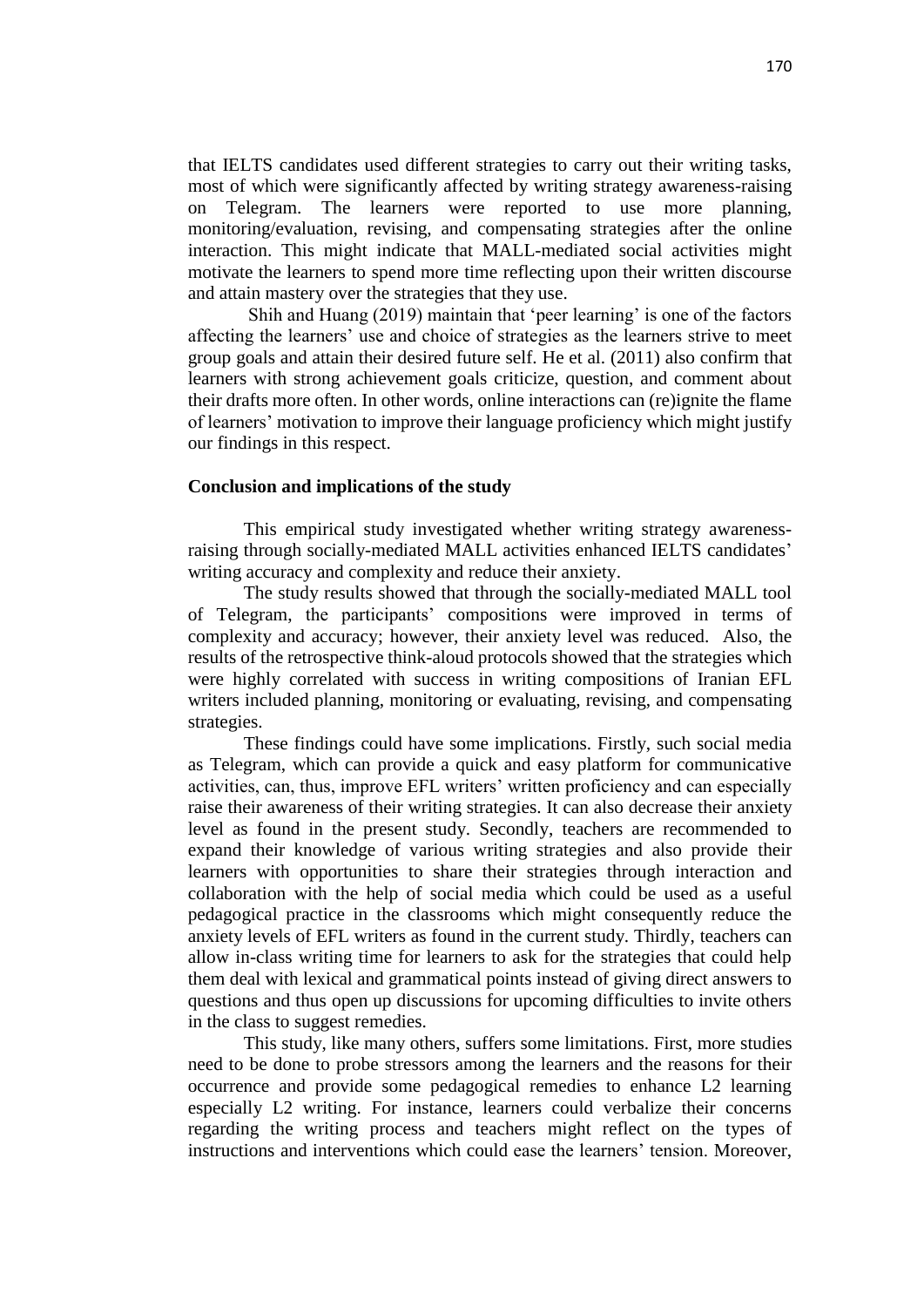future studies can examine the role of such metacognitive strategies and selfmonitoring activities of EFL writers as technology-enhanced corrective feedback through such programs as Grammarly [\(www.grammarly.com\)](http://www.grammarly.com/) in improving EFL learners' writing. Finally, this study was a quasi-experimental study that was done for a short period. Thus, true-experimental studies are required to investigate the longitudinal effect of collaborative activities through such social media as Telegram, WhatsApp, etc. on EFL writing.

## **References**

- Almutairi, M., Alkous, N., & Zitouni, M. (2022). The uses and functions of barack obama's hedging language in selected speeches. *Eurasian Journal of Applied Linguistics, 8*(1), 73-84. http://dx.doi.org/10.32601/ ejal.911520.
- Aloairdhi, N. M. (2019). Writing anxiety among Saudi female learners at some Saudi universities. *English Language Teaching*, *12*(9), 55-65. https://doi.org/10.5539/elt.v12n9p55
- Beldarrain, Y. (2006). Distance education trends: Integrating new technologies to foster student interaction and collaboration. *Distance Education, 27*(2), 139–153. https://doi.org/10.1080/01587910600789498
- Bereiter, C., & Scardamalia, M. (1987). *The psychology of written composition.*  Lawrence Erlbaum.
- Blanco, M., Pino, M., & Rodriguez, B. (2010). Implementing a strategy awareness raising programme: Strategy changes and feedback. *Language Learning Journal*, *38*(1), 51-65. https://doi.org/10.1080/09571731003620655
- Bruning, R., & Horn, C. (2000). Developing motivation to write. *Educational Psychologist*, *35*(1), 25-37. https://doi.org/10.1207/S15326985EP3501\_4
- Çapan, S. A., & Pektas, R. (2013). An empirical analysis of the relationship between foreign language reading anxiety and reading strategy training. *English Language Teaching*, *6*(12), 181-188. https://doi.org/10. 5539/elt.v6n12p181
- Chen, J. C. (2018). The interplay of tasks, strategies and negotiations in Second Life. *Computer Assisted Language Learning*, *31*(8), 960-986. https://doi.org/10.1080/09588221.2018.1466810
- Cheng, Y. S. (2002). Factors associated with foreign language writing anxiety. *Foreign Language Annuals, 35*(5), 647-56. https://doi.org/10.1111/j. 1944-9720.2002.tb01903.x
- Cheng, Y. S. (2004). A measure of second language writing anxiety: Scale development and preliminary validation. *Journal of Second Language Writing*, *13*(4), 313-335. https://doi.org/10.1016/j.jslw.2004.07.001
- Cheng, Y. S., Horwitz, E. K., & Schallert, D. L. (1999). Language anxiety: Differentiating writing and speaking components. *Language Learning*, *49*(3), 417-446. https://doi.org/10.1111/0023-8333.00095
- Crabtree, B. F., & Miller, W. L. (Eds.). (1999). *Doing qualitative research*. Sage Publications.
- Cumming, A. (2006). *Goals for academic writing: ESL students and their instructors*. John Benjamins Pub. Co.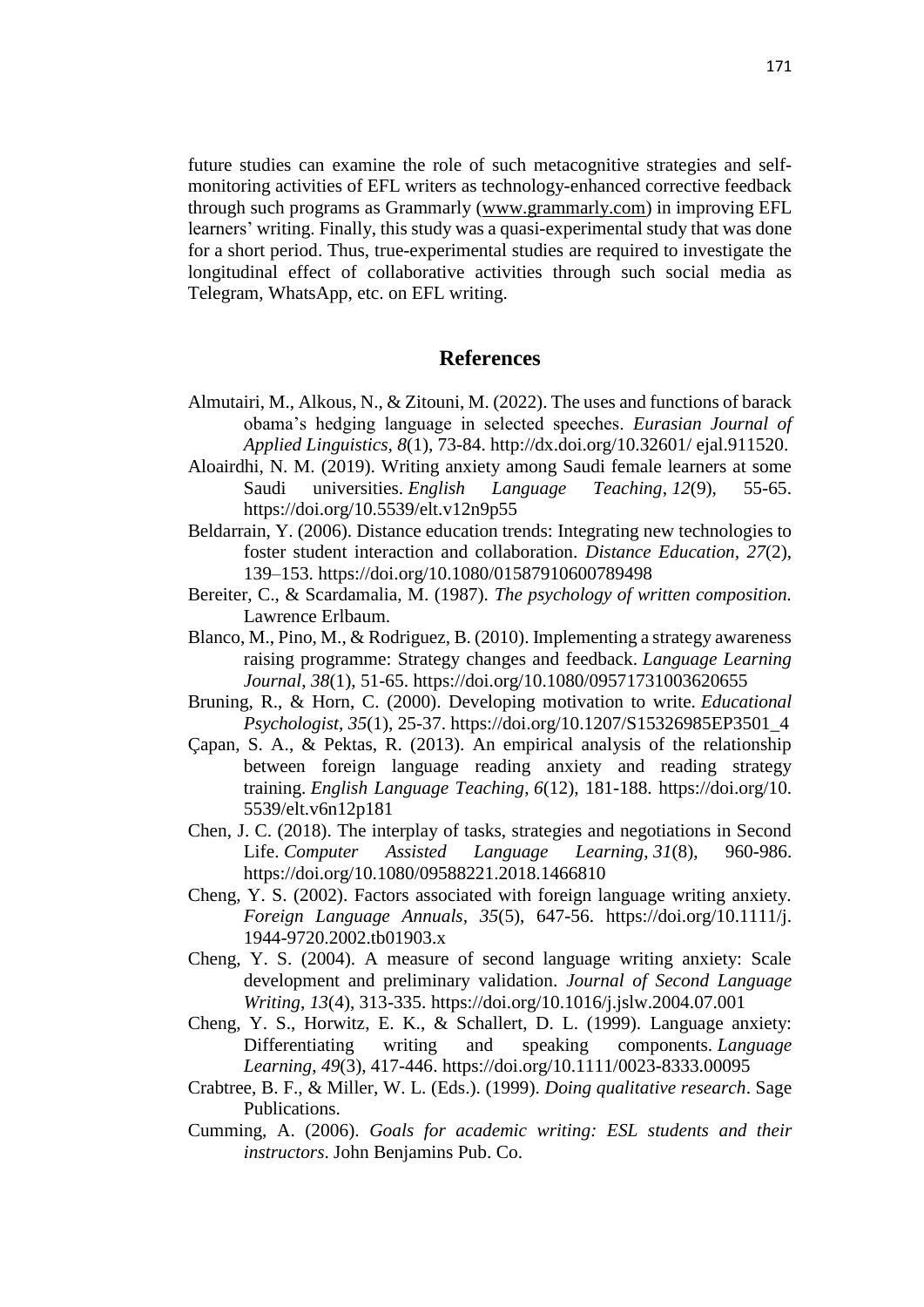- Daly, J. A. (1978). Writing apprehension and writing competency. *The Journal of Educational Research, 72*(1), 10-14. https://doi.org/10.1080/00220671. 1978.10885110
- Daly, J. A., & Miller, M. D. (1975). The empirical development of an instrument of writing apprehension. *Research in the Teaching of English, 9(3)*, 242- 249. https://www.jstor.org/stable/40170632
- De La Paz, S., & Graham, S. (2002). Explicitly teaching strategies, skills, and knowledge: Writing instruction in middle school classrooms. *Journal of Educational Psychology*, *94*(4), 687. https://doi.org/10.1037/0022- 0663.94.4.687
- Deane, P. (2011). Writing assessment and cognition (ETS RR-11-14). *ETS Research Report Series*, 2011(1), i-60. https://doi.org/10.1002/j.2333- 8504.2011.tb02250.x.
- Duijnhouwer, H. (2010). *Feedback effects on students' writing motivation, process, and performance*. Utrecht University.
- Elbow, P. (1998). *Writing with power: Techniques for mastering the writing process*. Oxford University Press.
- Ellis, R., & Barkhuizen, G. (2005). *Analysing learner language*. Oxford University Press.
- Farahian, M., & Avarzamani, F. (2018). The impact of portfolio on EFL learners' metacognition and writing performance. *Cogent Education*, *5*(1), 1-21. https://doi.org/10.1080/2331186X.2018.1450918
- Faramarzi, S., Tabrizi, H. H., & Chalak, A. (2019). Telegram: An instant messaging application to assist distance language learning. *Teaching English with Technology*, *19*(1), 132-147. URL: https://tewtjournal.org/ issues/volume-2019/volume-19-issue-1/
- Fathi, J., & Rahimi, M. (2020). Examining the impact of flipped classroom on writing complexity, accuracy, and fluency: a case of EFL students. *Computer Assisted Language Learning*. https://doi.org/10.1080/ 09588221.2020.1825097
- Foster, P., & Skehan, P. (1996). The influence of planning and task type on second language performance. *Studies in Second Language Acquisition*, *18*(3), 299-323. https://doi.org/10.1017/S0272263100015047
- Geranpayeh, A. (2003). A quick review of the English Quick Placement Test. *Research Notes*, *12*, 8-10. https://www.cambridgeenglish.org/Images/ 23127-research-notes-12.pdf
- Glaser, B., Strauss, A. (1967). *The discovery of grounded theory*. Aldine Publishing Company.
- Hassan, B. A. (2001). The relationship of writing apprehension and self-esteem to the writing quality and quantity of EFL University students. *Mansoura Faculty of Education Journal.* <http://eric.ed.gov/PDFS/ED459671.pdf>
- He, T. H. (2005). Effects of mastery and performance goals on the composition strategy use of adult EFL writers. *Canadian Modern Language Review*, *61*(3), 407-431. https://doi.org/10.3138/cmlr.61.3.407
- He, T. H., Chang, S. M., & Chen, S. H. E. (2011). Multiple goals, writing strategies, and written outcomes for college students learning English as a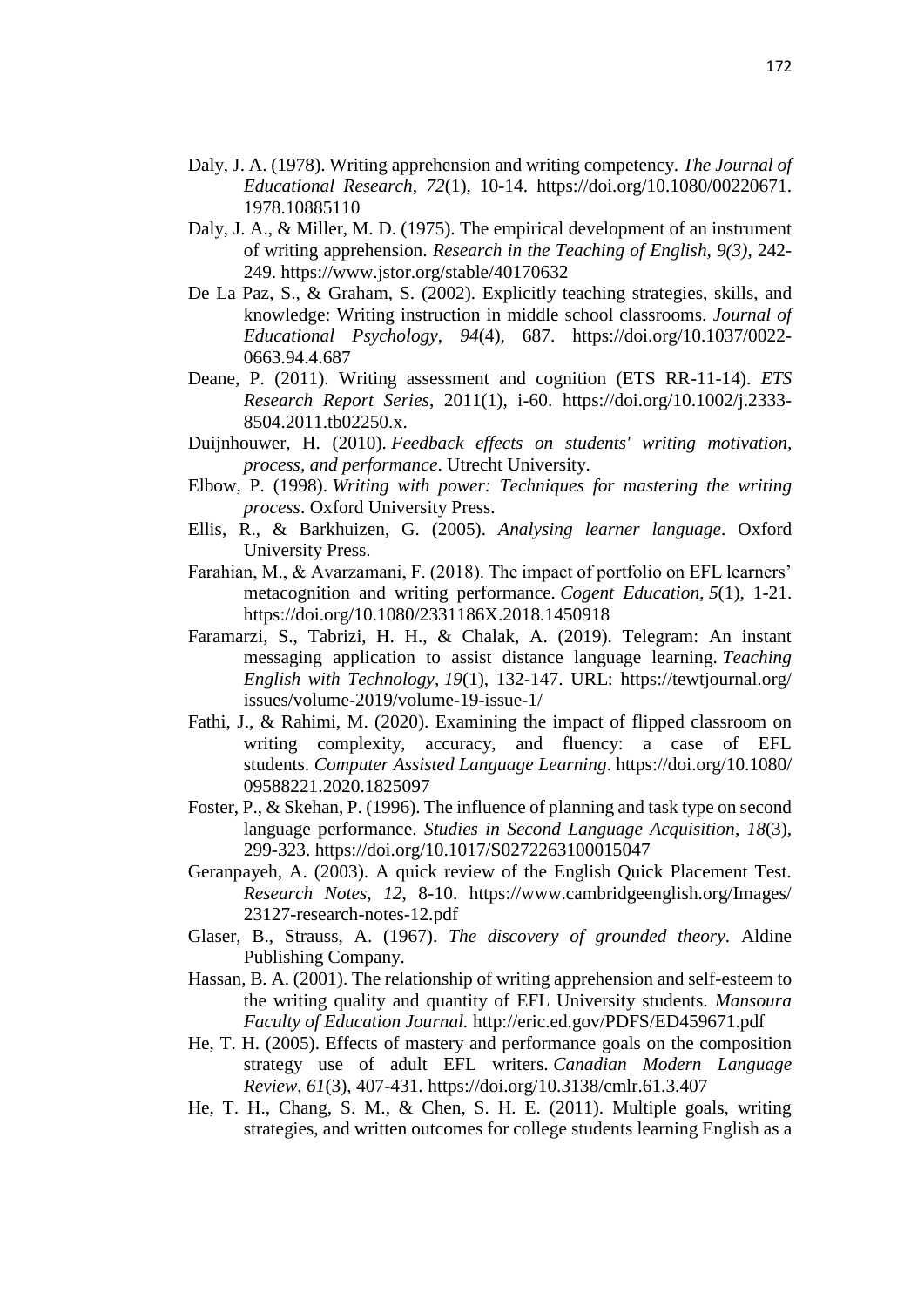second language. *Perceptual and Motor Skills*, *112*(2), 401-416. https://doi.org/10.2466/11.21.28.PMS.112.2.401-416

- Henderson, R. D., Smith, M. C., Podd, J., & Varela-Alvarez, H. (1995). A comparison of the four prominent user-based methods for evaluating the usability of computer software. *Ergonomics*, *38*(10), 2030-2044. https://doi.org/10.1080/00140139508925248
- Hillocks Jr, G. (1987). Synthesis of research on teaching writing. *Educational leadership*, *44*(8), 71-82. http://www.ascd.org/ASCD/pdf/journals/ed lead/el 198705 hillocks.pdf
- Horwitz, E. K. (1986). Preliminary evidence for the reliability and validity of a foreign language anxiety scale. *TESOL Quarterly*, *20*(3), 559-562. https://doi.org/10.2307/3586302
- Housen, A., Kuiken, F., & Vedder, I. (Eds.). (2012). *Dimensions of L2 performance and proficiency: Complexity, accuracy and fluency in SLA* (Vol. 32). John Benjamins Publishing. https://www.ielts.org/news/ 2017/ielts-numbers-rise-to-three-million-a-year
- Hunt, K. W. (1966). Recent measures in syntactic development. *Elementary English*, *43*(7), 732-739. https://www.jstor.org/stable/41386067
- Kim, H. N. (2012). Model of blogging structure for intercultural communication environments in higher education. *Interactive Learning Environments*, *20*(6), 533-546. https://doi.org/10.1080/10494820.2010. 539897
- Kim, Y., Nam, J., & Lee, S. Y. (2016). Correlation of proficiency with complexity, accuracy, and fluency in spoken and written production: Evidence from L2 Korean. *Journal of the National Council of Less Commonly Taught Languages*, *19*, 147-181. https://doaj.org/article/5b33f84d53354f8d8ac 35353aa2c107e
- Köprü, F. & Ayas, B. (2021). An Investigation of the Criterion Validity of Anadolu Sak Intelligence Scale (ASIS): The Case of EPTS. *Talent, 10*(2), 110-128. DOI: 10.46893/talent.857308
- Kroll, B. (1990). What does time buy? ESL student performance on home versus class compositions. In B. Kroll (Ed.), *Second language writing: Research insights from the classroom* (pp. 140-154). Cambridge University Press.
- Kukulska‐Hulme, A., & Viberg, O. (2018). Mobile collaborative language learning: State of the art. *British Journal of Educational Technology*, *49*(2), 207-218. https://doi.org/10.1111/bjet.12580
- Lei, X. (2008) Exploring a sociocultural approach to writing strategy research: mediated actions in writing activities. *Journal of Second Language Writing, 17*(4), 217-236. https://doi.org/10.1016/j.jslw.2008.04.001
- Lei, X. (2008). Exploring a sociocultural approach to writing strategy research: Mediated actions in writing activities. *Journal of Second Language Writing, 17*(4), 217-236. doi:10.1016/j.jslw.2008.04.001
- Lim, M. H., & Aryadoust, V. (2021). A scientometric review of research trends in computer-assisted language learning (1977–2020). *Computer Assisted Language Learning*, 1-26. https://doi.org/10.1080/09588221.2021. 1892768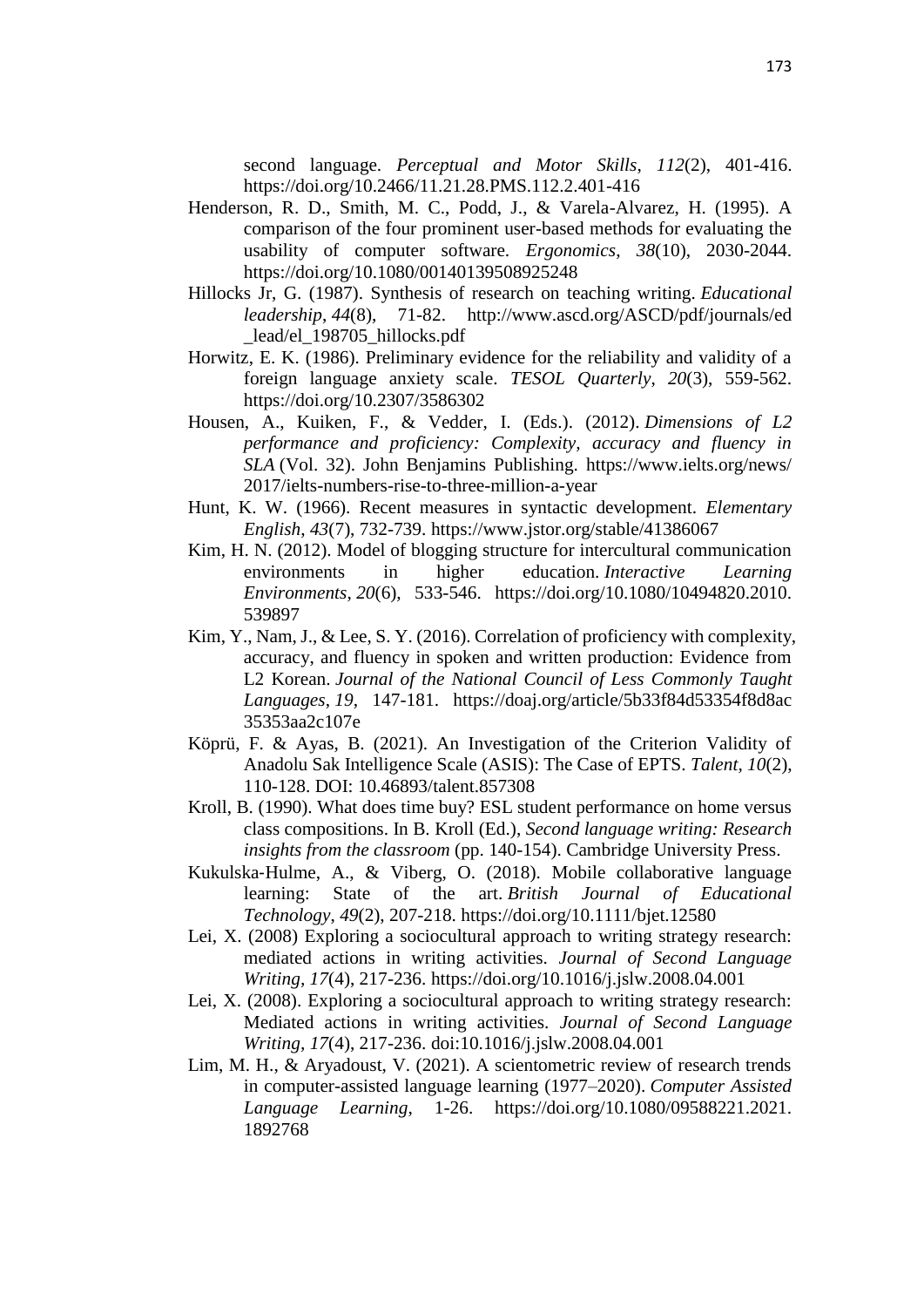- Lin, J. J., & Lin, H. (2019). Mobile-assisted ESL/EFL vocabulary learning: a systematic review and meta-analysis. *Computer Assisted Language Learning*, *32*(8), 878-919. https://doi.org/10.1080/09588221.2018. 1541359
- Liu, M., Liu, L., & Liu, L. (2018). Group awareness increases student engagement in online collaborative writing. *The Internet and Higher Education*, *38*, 1- 8. https://doi.org/10.1016/j.iheduc.2018.04.001
- Lubis, A. H., & Rahmawati, E. (2019). Literature-circles-based cooperative writing: From the perceptions of Indonesian university EFL learners with writing anxiety. *Journal of Asia TEFL*, *16*(4), 1422. http://dx.doi.org/10. 18823/asiatefl.2019.16.4.26.1422
- Manchón, R. M. (2018). Past and future research agendas on writing strategies: Conceptualizations, inquiry methods, and research findings. *Studies in Second Language Learning and Teaching*, *8*(2), 247-267. https://doi.org/10.14746/ssllt.2018.8.2.4
- Mu, C. (2005). A taxonomy of ESL writing strategies. In *Proceedings Redesigning Pedagogy: Research, Policy, Practice* (pp.1-10). Singapore. https://doi.org/10.1093/applin/amp044.
- Negari, G. M. (2011). A study on strategy instruction and EFL learners' writing skill. *International journal of English linguistics*, *1*(2), 299-307. doi:10.5539/ijel.v1n2p299
- Norris, J. M., & Ortega, L. (2009). Towards an organic approach to investigating CAF in instructed SLA: The case of complexity. *Applied Linguistics*, *30*(4), 555-578. https://doi.org/10.1093/applin/amp044
- O'Malley, J. M., & Chamot, A. U. (1990). *Learning strategies in second language acquisition.* Cambridge University Press.
- Oxford, R. (2011). *Teaching and researching language learning strategies.*  Longman.
- Oxford, R. L. (1990). *Language learning strategies: What every teacher should know.* Heinle & Heinle.
- Oxford, R., & Nyikos, M. (1989). Variables affecting choice of language learning strategies by university students. *The Modern Language Journal*, *73*(3), 291-300. https://doi.org/10.2307/327003.
- Pajares, F., & Johnson, M. J. (1994). Confidence and competence in writing: The role of self-efficacy, outcome expectancy, and apprehension. *Research in the Teaching of English*, *28*(3), 313-331. https://www.jstor.org/stable/ 40171341.
- Peeters, W., & Mynard, J. (2021). Supporting self-regulated language learning skills online: awareness raising approaches for computer-supported collaboration. *Language Awareness*, 1-21. https://doi.org/10.1080/ 09658416.2021.2018447.
- Phillips, E. M. (1992). The effects of language anxiety on students' oral test performance and attitudes. *The Modern Language Journal*, *76*(1), 14-26. https://doi.org/10.2307/329894.
- Pomerantz, A., & Kearney, E. (2012). Beyond "write-talk-revise-(repeat)": Using narrative to understand one multilingual student's interactions around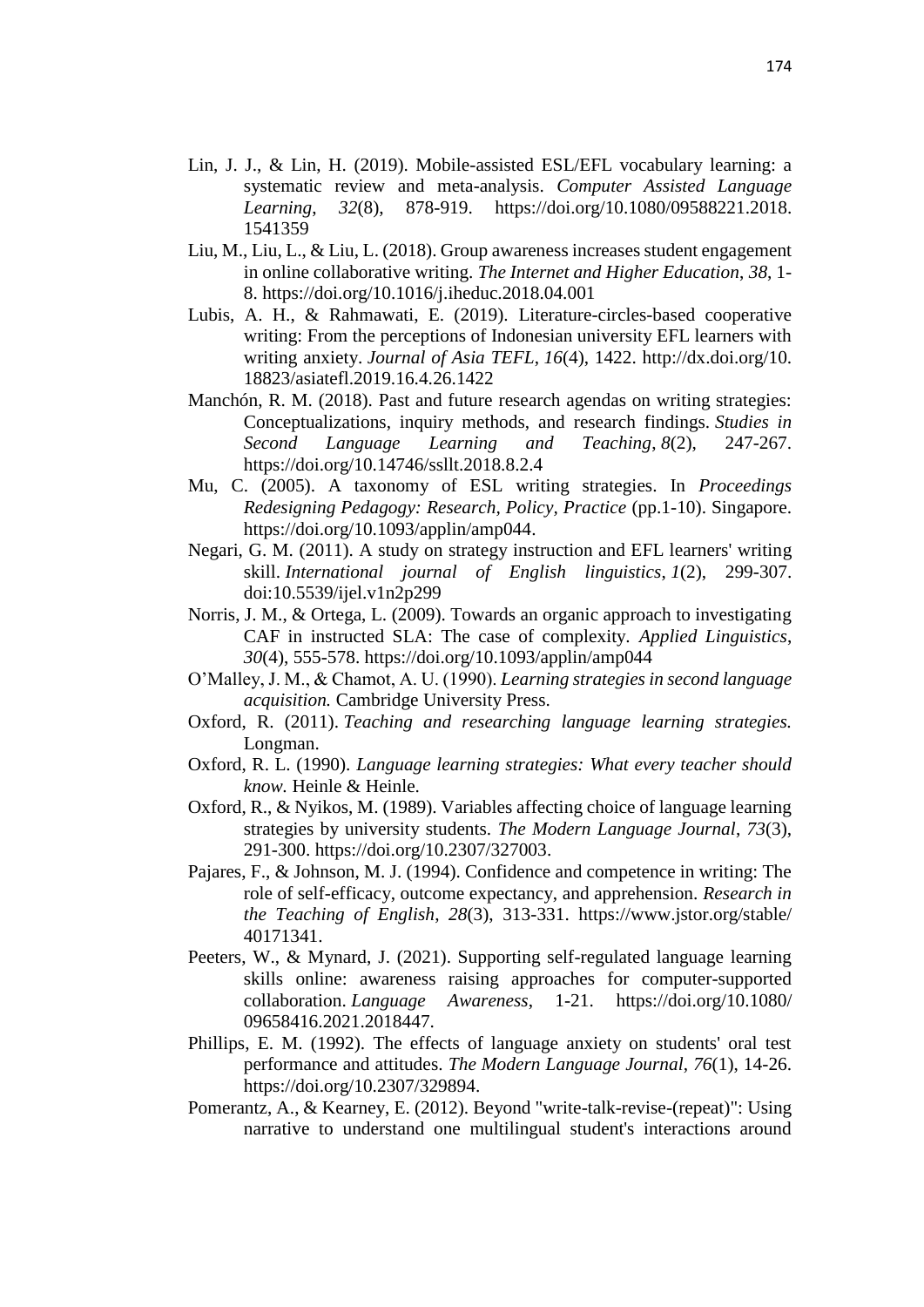writing. *Journal of Second Language Writing, 21*(3), 221-238. doi:10.1016/j.jslw.2012.05.013.

- Rabadi, R. I., & Rabadi, A. D. (2020). Do Medical Students Experience Writing Anxiety While Learning English as a Foreign Language? *Psychology Research and Behavior Management*, *13*, 883-893. doi: 10.2147/ PRBM.S276448
- Ransdell, S. E. (1990). Using a real-time replay of students' word processing to understand and promote better writing. *Behavior Research Methods, Instruments, & Computers*, *22*(2), 142-144. https://doi.org/10.3758/ BF03203136
- Rashid, A. A., Yunus, M. M., & Wahi, W. (2019). Using Padlet for collaborative writing among ESL learners. *Creative Education*, *10*(3), 610-620. https://doi.org/10.4236/ce.2019.103044.
- Ravali, S. (2020). Evaluation and analysis of ethical issues in the field of medicine. *Journal of Social science and Humanities Research, 8*(3), pp.55-60.
- Roca De Larios, J., Murphy, L., & Manchón, R. (1999). The use of restructuring strategies in EFL writing: A study of Spanish learners of English as a foreign language. *Journal of Second Language Writing*, *8*(1), 13-44. doi:10.1016/S1060- 3743(99)80111-8.
- Roehl, A., Reddy, S. L., & Shannon, G. J. (2013). The flipped classroom: An opportunity to engage millennial students through active learning strategies. *Journal of Family & Consumer Sciences*, *105*(2), 44-49. https://doi.org/10.14307/JFCS105.2.12.
- Sandelowski, M., Voils, C. I., &Knafl, G. (2009). On quantitizing. *Journal of Mixed Methods Research*, *3*(3), 208-222. https://doi.org/10.1177/1558689 809334210
- Sasaki, M. (2004). A Multiple-Data analysis of the 3.5-Year development of EFL student writers. *Language Learning, 54*(3), 525-582. doi:10.1111/j.0023- 8333.2004.00264.x.
- Shafiee Rad, H., Namaziandost, E., & Razmi, M. H. (2022). Integrating STAD and flipped learning in expository writing skills: Impacts on students' achievement and perceptions. *Journal of Research on Technology in Education*. doi: [10.1080/15391523.2022.2030265.](https://doi.org/10.1080/15391523.2022.2030265)
- Shih, H. C. J., & Huang, S. H. C. (2019). College students' metacognitive strategy use in an EFL flipped classroom. *Computer Assisted Language Learning*. https://doi.org/10.1080/09588221.2019.1590420.
- Sifatu, W. O., Sjahruddin, H., Fajriah, Y., Acwin Dwijendra, N. K., & Santoso, A. (2020). Innovative work behaviors in pharmacies of Indonesia: role of employee voice, generational diversity management and employee engagement. *SRP, 11*(2), 725-734. 10.31838/srp.2020.2.105.
- Storch, N., & Wigglesworth, G. (2007). Writing tasks: The effects of collaboration. In M. Garcia Mayo (Ed.), *Investigating tasks in formal language learning* (pp. 157–177). Multilingual Matters. [https://doi.org/10.21832/9781853599286-011.](https://doi.org/10.21832/9781853599286-011)
- Strauss, A. & Corbin, J. (1990). *Basics of qualitative research: Grounded theory procedure and techniques.* Sage.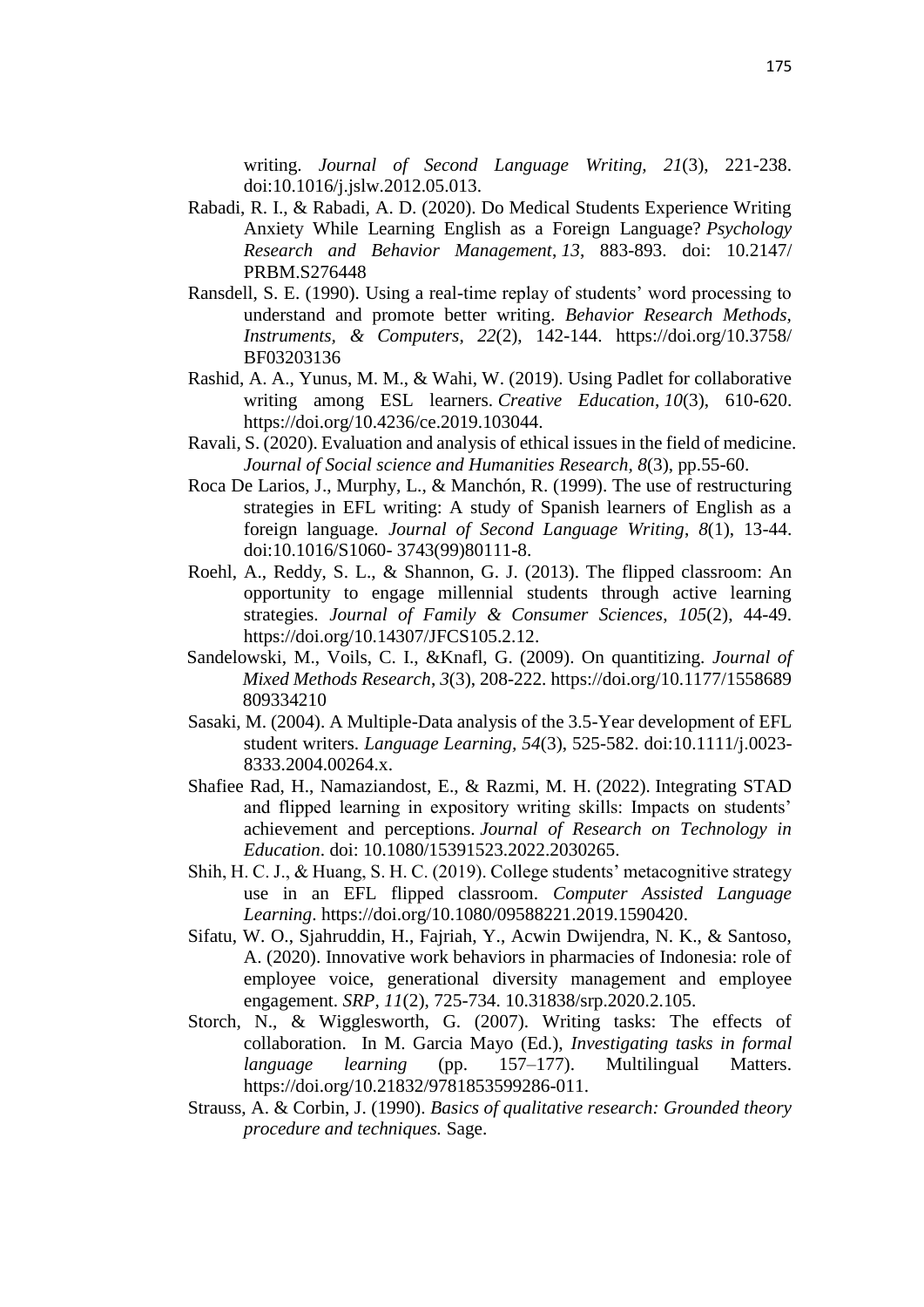- Swain, M. (2010). Talking-it through: Languaging as a source of learning. In R. Batstone (Ed.), *Sociocognitive perspectives on language use/ learning* (pp. 112–130). Oxford University Press.
- Tabachnick, B. G., & Fidell, L. S. (2007). *Experimental designs using ANOVA*. Thomson Higher Education.
- Teng, F. (2016). Immediate and delayed effects of embedded metacognitive instruction on Chinese EFL students' English writing and regulation of cognition. *Thinking Skills & Creativity*, *22,* 289-302. https://doi.org/10. 1016/j.tsc.2016.06.005.
- Thorne, S. L., Black, R. W., & Sykes, J. M. (2009). Second language use, socialization, and learning in Internet interest communities and online gaming. *Modern Language Journal*, *93*(1), 802-821. https://doi.org/10. 1111/j.1540-4781.2009.00974.x.
- Tsai, S. C. (2019). Implementing interactive courseware into EFL business writing: computational assessment and learning satisfaction. *Interactive Learning Environments*, *27*(1), 46-61. https://doi.org/10.1080/10494820. 2018.1451896.
- Vurdien, R. (2020). Enhancing Writing Skills via Mobile Learning and Wikis. In Zou, B., & Thomas, M. (Eds.). *Recent Developments in Technology-Enhanced and Computer-Assisted Language Learning* (pp. 99-121). IGI Global. https://doi.org/10.4018/978-1-7998-1282-1.ch005.
- Weigle, S. C. (2005). Second language writing expertise. In K. Johnson (Ed.), *Expertise in second language learning and teaching* (pp. 128-149). Palgrave Macmillan.
- Wolfe-Quintero, K., Inagaki, S., & Kim, H.-Y. (1998). *Second language development in writing: Measures of fluency, accuracy, and complexity.* University of Hawaii, Second Language Teaching & Curriculum Center.
- Wu, H. (2015). *The effects of blog-supported collaborative writing on writing performance, writing anxiety and perceptions of EFL college students in Taiwan.* (PhD dissertation). University of South Florida, USA.
- Wu, T. T. (2018). Improving the effectiveness of English vocabulary review by integrating ARCS with mobile game‐based learning. *Journal of Computer Assisted Learning*, *34*(3), 315-323. https://doi.org/10.1111/jcal.12244.
- Xie, Q., & Lei, Y. (2021). Diagnostic Assessment of L2 Academic Writing Product, Process and Self-regulatory Strategy Use with a Comparative Dimension. *Language Assessment Quarterly*, 1-33. https://doi.org/10. 1080/15434303.2021.1903470
- Young, D. J. (1991). Creating a low anxiety classroom environment: What does language anxiety research suggest? *Modern Language Journal*, *75*(4), 426-437. https://doi.org/10.2307/329492.
- Zheng, Y. (2008). Anxiety and second/foreign language learning revisited. *Canadian Journal for New Scholars in Education*, *1*(1), 1-12. https://cdm.ucalgary.ca/index.php/cjnse/article/view/30393
- Zimmerman, B. J. (2000). Attaining self-regulation: A social cognitive perspective. In M. Boekaerts & P. R. Pintrich, (Eds.), *Handbook of selfregulation* (pp. 13-39). Academic Press. [https://doi.org/10.1016/B978-](https://doi.org/10.1016/B978-012109890-2/50031-7) [012109890-2/50031-7.](https://doi.org/10.1016/B978-012109890-2/50031-7)